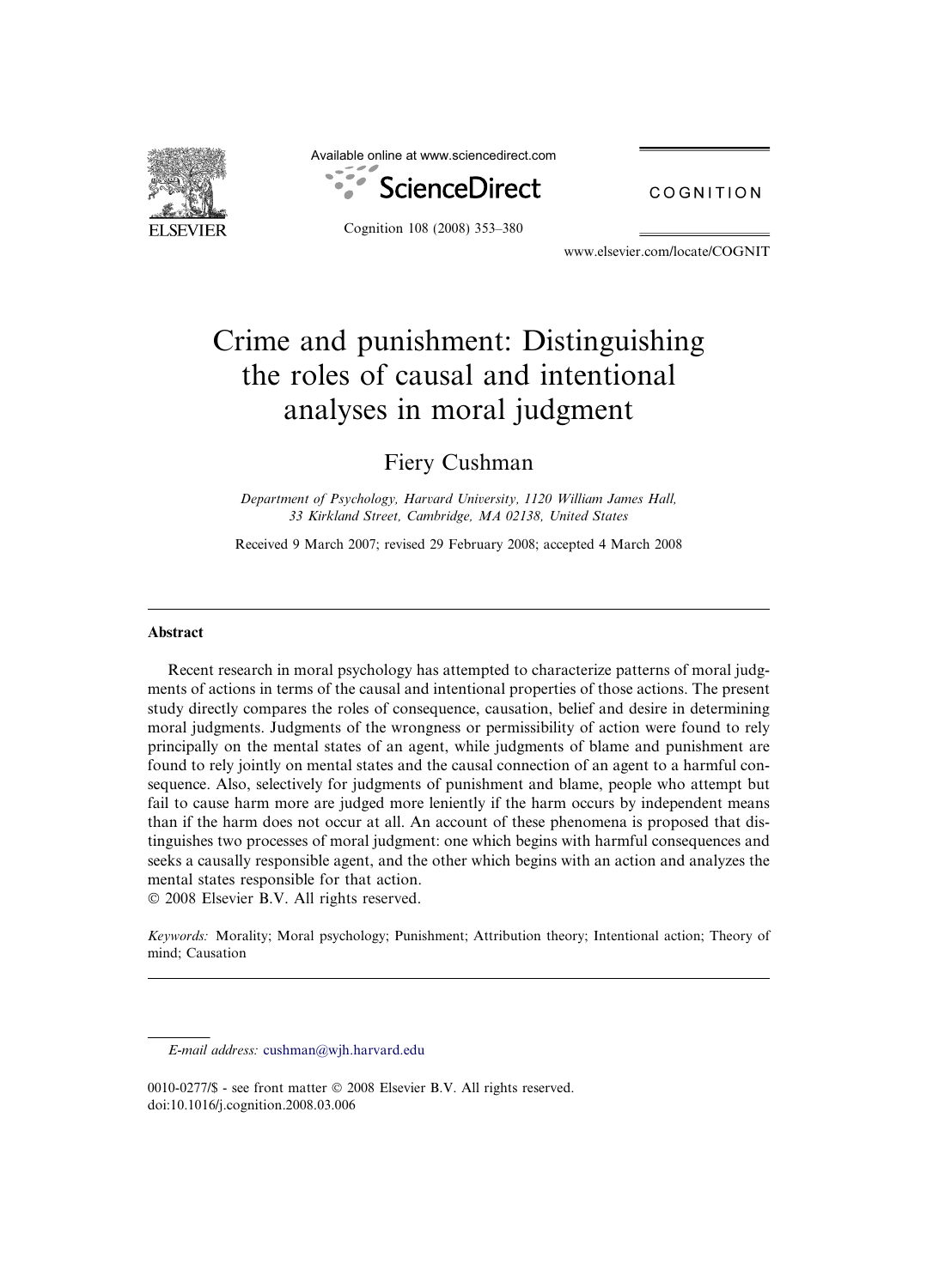#### 1. Introduction

On a snowy January Sunday, Hal and Peter watch football and share beers at a local bar. Both drive away intoxicated, and both lose control of their cars on the slick roads. Hal collides with a neighbor's tree, but Peter collides with a young girl playing in the snow. In the state of Massachusetts, Hal can expect a \$250 fine for driving under the influence of alcohol. Peter faces a minimum of 2.5 years in prison – and up to 15 years – for vehicular manslaughter.

Cases like this have long puzzled philosophers and legal scholars [\(Hall, 1947; Hart](#page-26-0) [& Honore, 1959; McLaughlin, 1925; Nagel, 1979; Williams, 1981](#page-26-0)), and it is easy to see why. Hal and Peter seem to have engaged in equally wrongful behavior, but poor luck in the case of Peter leads to a punishment that is radically more severe. Yet while we might be tempted to propose equal punishments for both drivers, it doesn't seem right to let Peter off with a \$250 ticket for killing a girl, or to send Hal to prison for 2.5–15 years for hitting a tree. What cases like this reveal is a complex interaction of two different factors in our moral judgments: the assessment of causal responsibility for harm versus the assessment of *intent* to harm (along with related mental states such as beliefs, desires, and negligence). In particular, our judgments of the moral wrongness of a behavior seem to rely principally on an agent's mental state, while our judgments of deserved punishment show greater sensitivity to the harms actually caused by the agent.

This conceptual distinction between causal and intentional factors is recapitulated in the psychological literature on moral judgment. Researchers in the cognitive development tradition of moral psychology pioneered by Piaget have emphasized the dominance of intentional factors over causal factors in adult moral judgment (e.g. [Hebble, 1971; Baron & Ritov, 2004; Shultz, Wright, & Schleifer,](#page-26-0) [1986; Yuill & Perner, 1988; Zelazo, Helwig, & Lau, 1996](#page-26-0)). The adult pattern of judgments is the outcome of a developmental shift: the moral judgments of young children are dominated by a causal analysis of harmful actions, while the moral judgments of older children and adults focus instead on the intention to produce harm. Critically, harmful intentions alone are found to be sufficient to warrant moral reprobation in mature children and adults, even in the absence of any harmful consequence.

This characterization of mature moral judgment stands in contrast to the basic model proposed in attribution theory, which owes greatly to a foundational work of [Heider \(1958\).](#page-26-0) Attribution theorists have typically suggested that adult moral judgment begins by analyzing causal responsibility, only subsequently proceeding to an analysis of intention [\(Darley & Shultz, 1990; Fincham & Roberts, 1985; Heid](#page-26-0)[er, 1958; Shaver, 1985; Shultz, Schleifer, & Altman, 1981; Weiner, 1995\)](#page-26-0). A central claim of this tradition is that, absent harmful consequence, malicious intentions are insufficient to trigger moral judgments of moral responsibility, blame and punishment in adults (reviewed in [Weiner, 1995\)](#page-27-0). As [Darley and Shultz \(1990\)](#page-26-0) write, ''judgments of moral responsibility presuppose those of causation. If the protagonist is judged not to have caused the harm, then there is no need to consider whether he is morally responsible for it."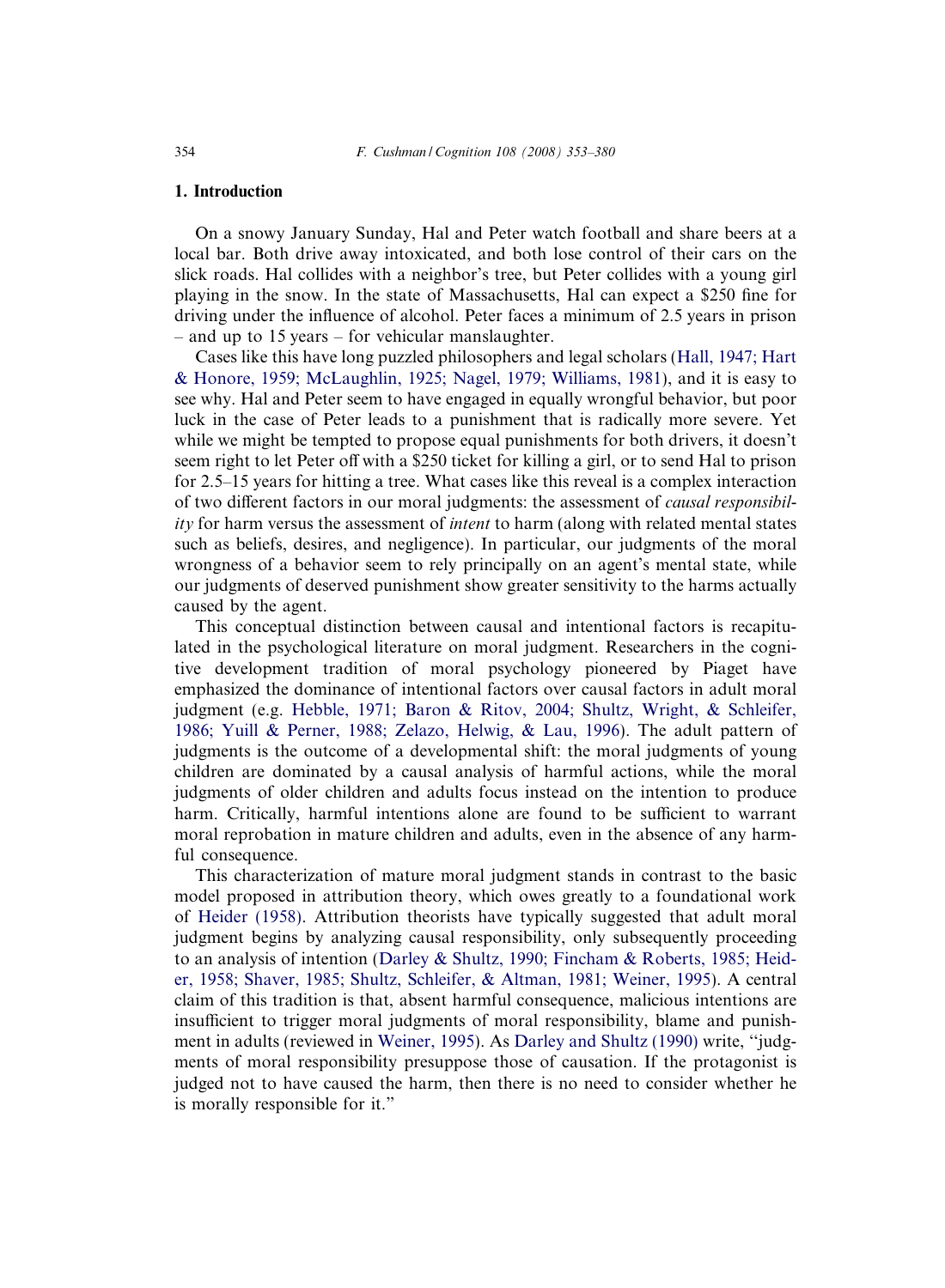Notably, the cognitive development and attribution literatures have adopted different dependent measures as their primary focus. Research in the attribution tradition usually asks subjects to evaluate the level of blame, moral responsibility and punishment deserved by an agent (e.g. [Darley, Klosson, & Zanna, 1978; Fincham](#page-26-0) [& Jaspers, 1979; Fincham & Shultz, 1981; Shultz et al., 1981](#page-26-0)). By contrast, research in the Piagetian tradition is more likely to ask subjects to judge whether an agent has behaved badly, wrongly, or naughtily (e.g. [Hebble, 1971; Imamoglu, 1975; Nelson](#page-26-0) [Le Gall, 1985; Piaget, 1965/1932; Wellman, Cross, & Bartsch, 1986](#page-26-0)). Of course, this parallels our intuitions in the cases of Hal and Peter: each seems to have acted equally wrongly, but on the basis of consequences their behaviors merit different punishments.

Experiments 1 and 2 of the present study build on this background, directly testing whether judgments of blame and punishment show enhanced sensitivity to the harm that an agent *causes*, while judgments of wrongness and permissibility show greater sensitivity to the harm that an agent *intends*. Such a result would challenge the commonsense notion that punishment is warranted if and only if an agent has behaved wrongfully, would explain a longstanding divergence between models of moral judgment developed in the cognitive development and attribution literatures, and would provide an empirical validation of the apparently divergent intuitions about wrongness and punishment generated in cases like those of Hal and Peter.

At the most general level, such a result would also raise important questions about how causal and intentional properties of an agent's behavior contribute to our moral judgments.<sup>1</sup> Recent research in moral psychology places this question at the center of inquiry [\(Alicke, 2000; Baron & Ritov, 2004; Cushman, Young, &](#page-26-0) [Hauser, 2006; Hauser, 2006; Mikhail, 2000; Pizarro, Uhlmann, & Bloom, 2003\)](#page-26-0). Decomposing moral judgment into causal and intentional analysis has also been the ambition of several decades of research in cognitive development and attribution theory ([Baird & Astington, 2004; Heider, 1958; Karniol, 1978; Piaget, 1954; Shaver,](#page-26-0) [1985; Weiner, 1995](#page-26-0)). A frequent assumption of this research program, sometimes explicit but often unstated, is that moral judgment can be adequately described as a single process that integrates information about causal and intentional properties of harmful behavior. Experiments 3 and 4 challenge this assumption, asking whether causal and intentional information are evaluated in distinct processes of moral evaluation that act competitively to determine our judgments of wrongness, permissibility, blame and punishment.

<sup>&</sup>lt;sup>1</sup> Throughout this essay the term "moral judgment" is used to refer globally to a broad class of evaluations that include wrongness, permissibility, punishment, blame and many other specific types of judgment. Part of the purpose of this essay is to demonstrate that these specific types of judgment are not identical, but there is still a useful commonsense notion according to which they all constitute moral judgments.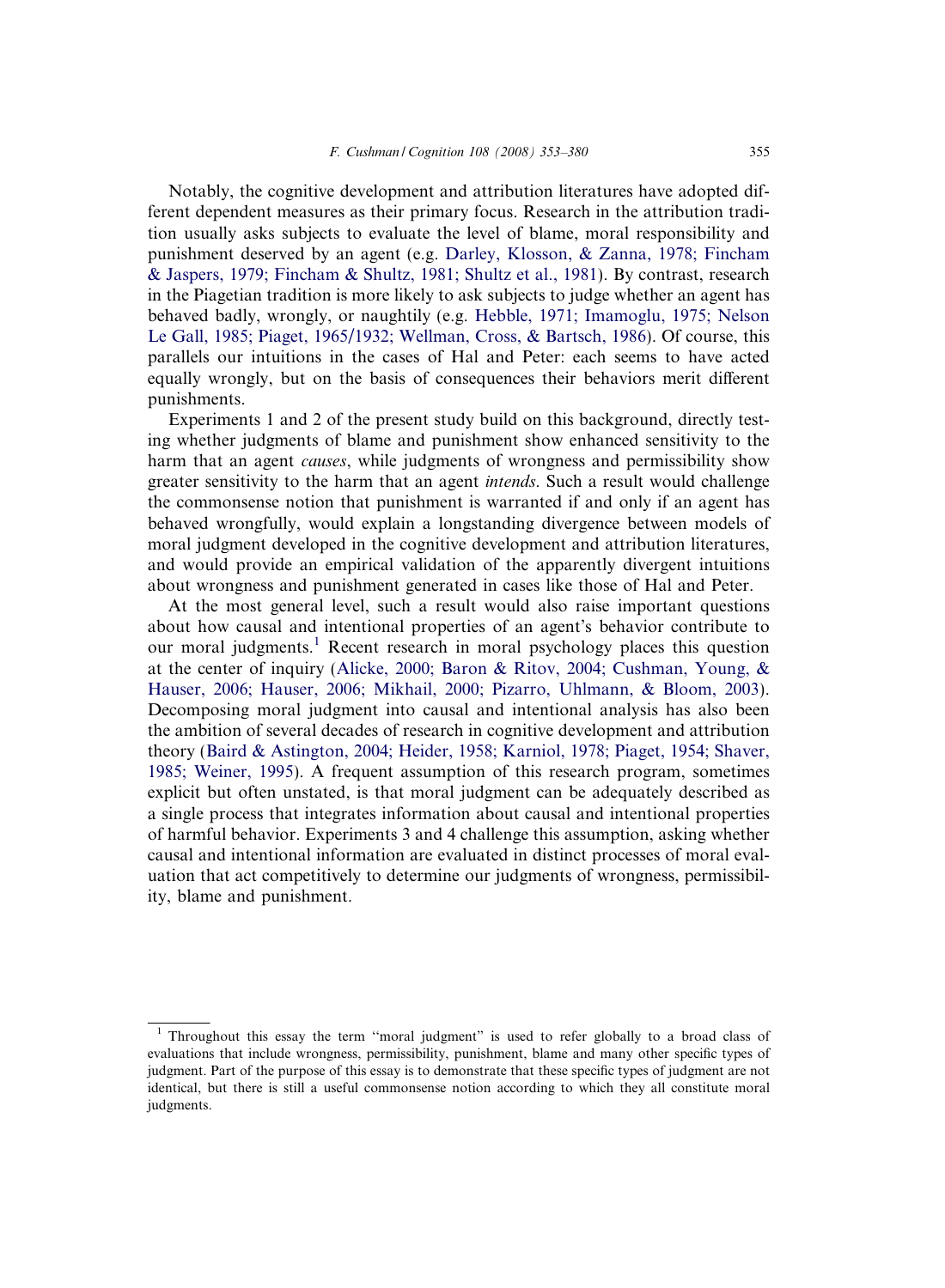#### 2. General methods

The following general methods were employed in Experiments 1–3.

#### 2.1. Data collection

Subjects voluntarily logged on to the Moral Sense Test website [\(www.wjh.har](http://www.wjh.harvard.edu)[vard.edu\)](http://www.wjh.harvard.edu), which has been used in previous studies of moral psychology [\(Cushman](#page-26-0) [et al., 2006, Cushman, Knobe, & Sinnott-Armstrong, 2008; Hauser, Cushman,](#page-26-0) [Young, Jin, & Mikhail, 2007\)](#page-26-0). In each experiment, a  $2 \times 2 \times 2$  design (either belief  $\times$  desire  $\times$  consequence, or belief  $\times$  desire  $\times$  cause) generated eight unique combinations of factors. This  $2 \times 2 \times 2$  design was applied to each of eight scenario contexts, such as a carnival, a sculpture class and a dentists office, yielding a total of 64 scenarios. Subjects were randomly assigned to eight scenarios from this set of 64 such that each subject viewed each of eight unique scenario contexts and each of eight unique combination of factors only once. The order of scenario presentation was random for each subjects. The full set of scenarios is available for download at [moral.wjh.harvard.edu/methods.html](http://moral.wjh.harvard.edu/methods.html).

Consistent with previous research ([Cushman et al., 2006; Hauser et al., 2007](#page-26-0)), data was discarded from subjects who completed any question in fewer than four seconds, deemed to be the minimum possible comprehension and response time, as well as from subjects who provided clearly inaccurate demographic information (e.g. a 5-year-old with a post-graduate degree). For each condition of each experiment 160 non-discarded subjects were tested, totaling 1120 subjects across the seven conditions of the first three experiments. The methods used are all in accordance with the regulations of the institutional review board at Harvard University.

#### 2.2. Statistical methods

In order to ensure that the observed effects generalized across scenario contexts, the present study treats the mean judgment of an individual scenario as the unit of analysis. This statistical approach has been employed in previous research into moral judgment [\(Cushman et al., 2006](#page-26-0)). For each combination of scenario context and factors – a total of 64 unique combinations – data was averaged across individual subjects' trials. A minimum of 10 trials were included in each average. A repeated-measures ANOVA was then performed treating the each scenario context as a single case, and the belief, desire and consequence variations as the repeated measures for each case. In addition to computing the F statistic, p-value and effect size as partial  $\eta^2$  for each main effect and interaction, the sum of squares for each within-context main effect and interaction was calculated as a proportion of the total variability (the total within-context sum of squares, including within-context sum of squares error). Putting this statistical method in plain terms, the question asked was: what is the relative contribution of belief, desire and consequence/cause in shaping the average moral judgments of different situations, such as burning a persons hand, breaking their ankle, punching their nose, poisoning them, and so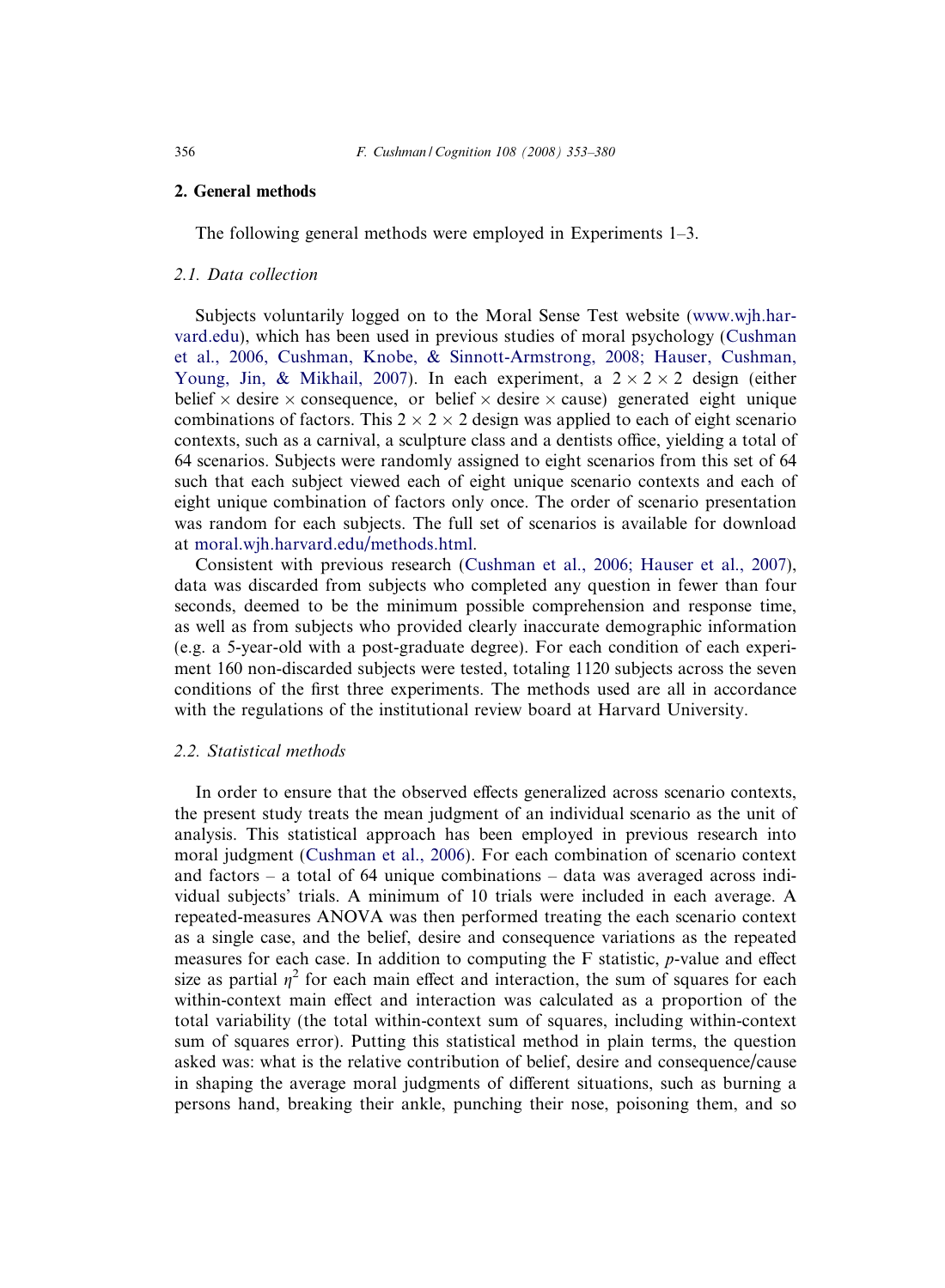forth? That is, what proportion of the total variability within a context does each factor explain?

As noted in the results reported below, when comparing between conditions this scenario-based analysis was supplemented with a second repeated-measures ANOVA that treated individual subjects as the unit of analysis. In each case this supplementary trail-based analysis confirmed the patterns of significance and non-significance observed in the scenario-based analysis.

### 3. Experiment 1

The first experiment explored whether judgments of wrongness and blame differ in their reliance on information about beliefs, desires and consequences. It was predicted that judgments of wrongness would show relatively greater sensitivity to mental state information, while judgments of blame would show relatively greater sensitivity to consequential information.

The decision to cross consequences with desire and belief independently  $-$  as opposed to confounding belief and desire into a single mental state factor – merits a brief explanation. Although the role of intentional attribution in moral judgment has been extensively investigated, a precise definition of intentional action is frequently absent. A standard definition in the philosophical literature holds that an action is intentional when its outcome is both desired and foreseen (i.e. ''believed") [\(Forguson, 1989](#page-26-0)). An alternative account of intentionality in philosophy emphasizes the importance of a particular plan involving means to an end [\(Bratman, 1989\)](#page-26-0). That is, an act is intentional only in the case that it brings about foreseen and desired outcome by the means that the agent planned. There is some evidence that moral judgments are sensitive to this additional criterion ([Pizarro & Bloom, 2003](#page-27-0)). Adding further complexity the issue of intentionality in moral judgment is a recent and burgeoning literature suggesting that the folk concept of intentionality is dependent upon moral judgments [\(Knobe, 2003\)](#page-27-0). That is, people appear to consider belief to be a sufficient criterion for intentional attribution in the case of morally blameworthy actions, but not in the case of morally praiseworthy actions.

Because of the confusion surrounding the proper definition of intentional action, the agents' belief and desire states are manipulated independently in the present study. This allows us to asses whether one factor contributes more strongly than the other, or whether they are each necessary conditions. At times, however, it will be most convenient to consider cases where beliefs and desires coincide, and in such cases the agent's behavior will be referred to as ''intentional" (both belief and desire) or ''unintentional" (neither belief nor desire).

#### 3.1. Methods

Subjects were presented with eight moral scenarios that manipulated belief, desire and consequence in a  $2 \times 2 \times 2$  design. The agents described in each scenario were explicitly stated to either believe or not believe that their action would cause a harm,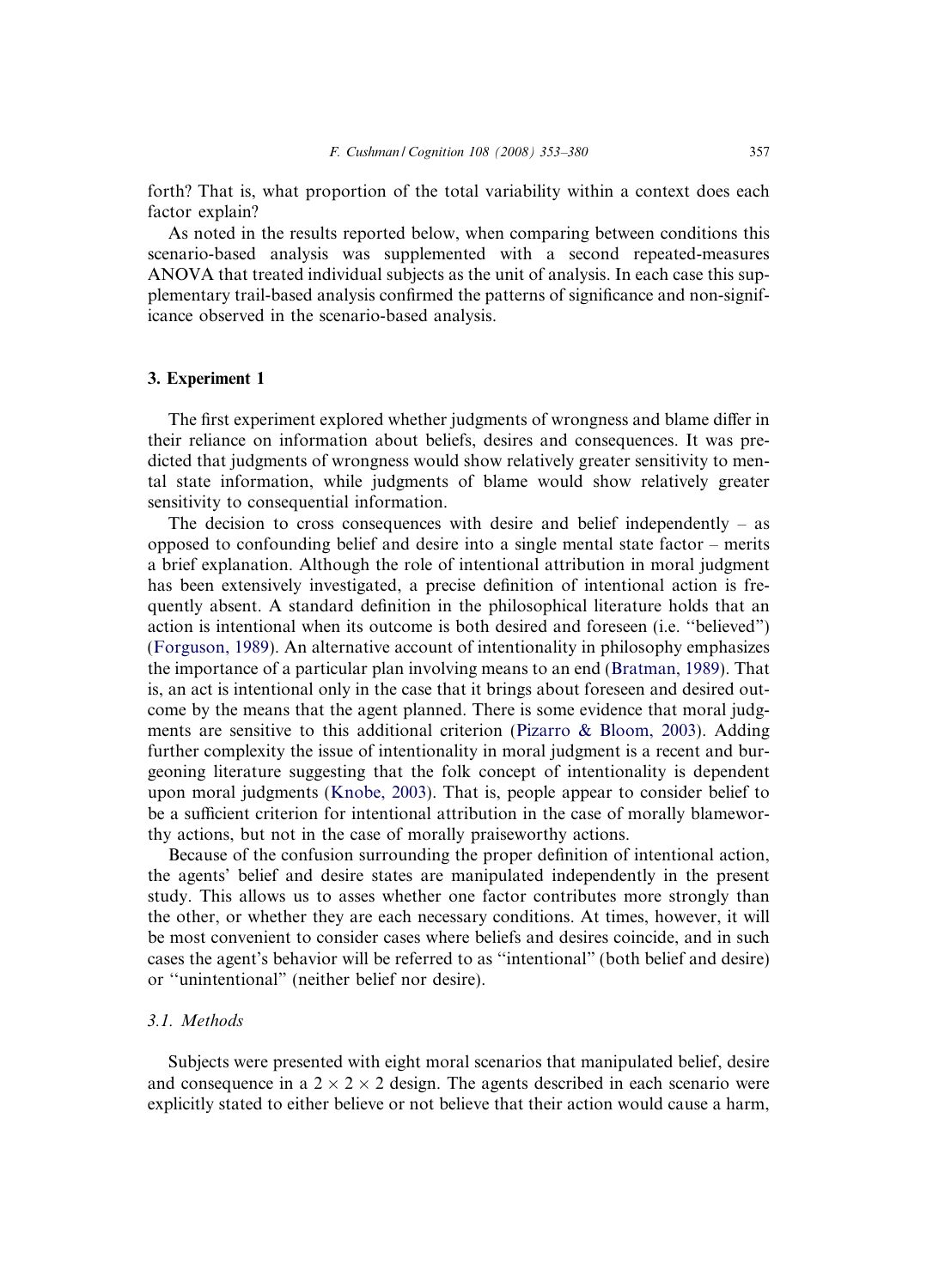to either desire or not desire that their action would cause harm, and to either cause harm or cause no harm. In cases in which the agent did not cause harm, no harm occurred. An example of the parametric variation in a single scenario context follows:

# **Background**

Jenny is taking a class in sculpture. She is assigned to work with a partner to weld together pieces of metal.

#### Desire

Jenny wants to burn her partner's hand.

or:

Jenny does not want to burn her partner's hand. Jenny only wants to weld together the metal.

#### Belief

Jenny thinks that if she welds a piece of metal that her partner is holding the heat will travel down the metal and burn her partner's hand.

or:

Jenny does not think that if she welds a piece of metal that her partner is holding the heat will travel down the metal and burn her partner's hand. Jenny thinks that the metal will weld without causing her partner any injury at all.

#### Consequence:

Jenny welds the metal, and her partner's hand is burned.

or:

Jenny welds the metal, but her partner happens to let go and is not burned at all. The wrongness and blame questions were tested using a between-subjects design. Subjects in the wrongness condition were asked ''How wrong was [agent]'s behavior?" and were given a seven-point response scale anchored at 1 with ''Not at all", at 4 with ''Somewhat", and at 7 with ''Very much". Subjects in the blame condition were asked ''How much blame does [agent] deserve?" and were given a sevenpoint response scale anchored at 1 with ''None at all", at 4 with ''Some", and at 7 with "Very much".

# 3.2. Results

For judgments of wrongness, the belief factor accounted for 62% of the variability, the desire factor for 21% of the variability, and the consequence factor for only 3% of the variability [\(Fig. 1a](#page-6-0)). All three factors contributed significantly to the model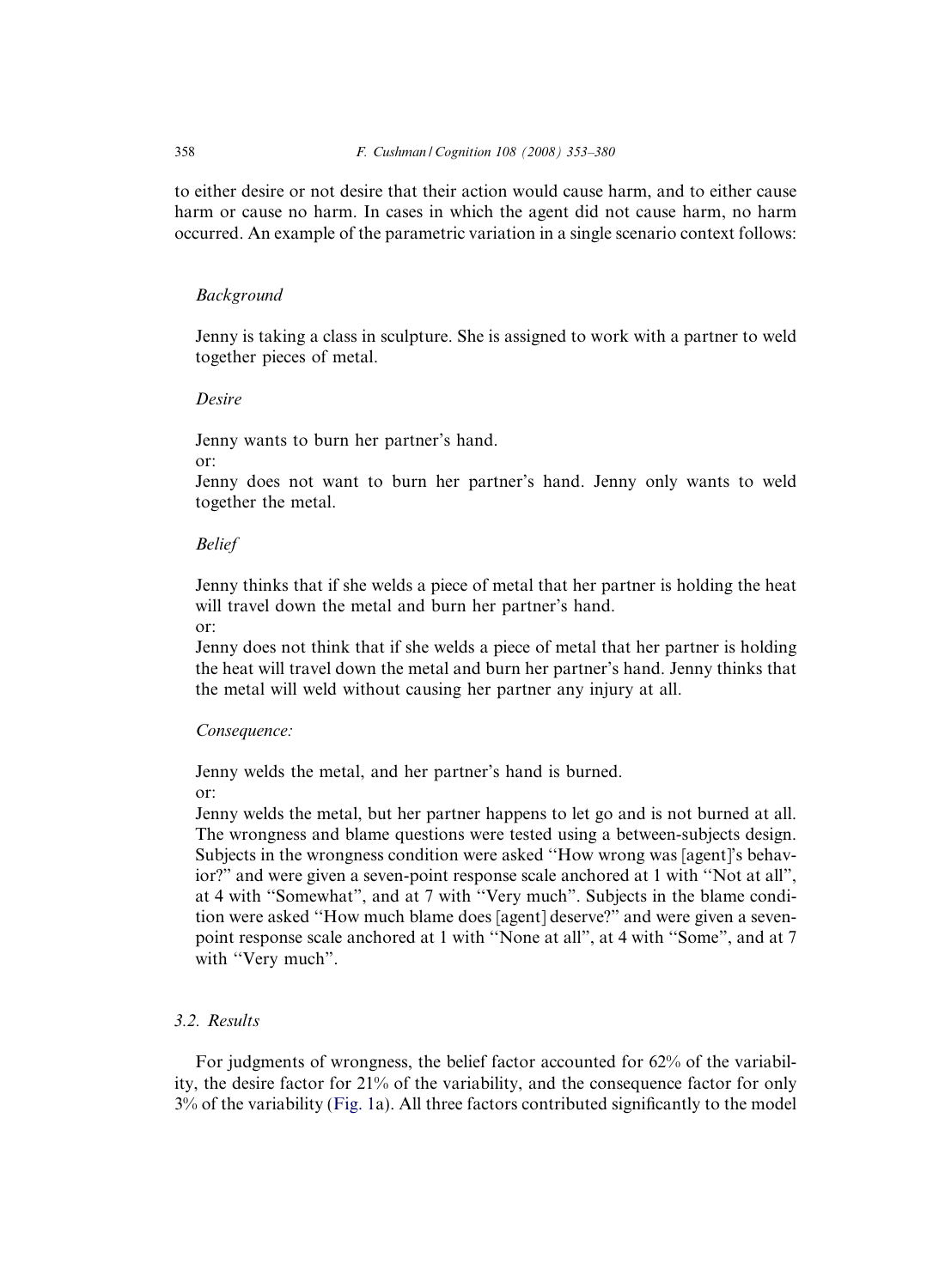<span id="page-6-0"></span>

Fig. 1. Results of Experiment 1. (a) Proportion of within-context variability explained by each factor for the wrongness condition. (b) Proportion of within-context variability explained by each factor in the blame condition. (c) Direct comparison of mean moral judgment for each scenario context grouped by combination of belief, desire and consequence.

(Belief:  $F(1, 7) = 109.12$ ,  $p < .001$ , partial  $\eta^2 = .94$ ; Desire:  $F(1, 7) = 137.39$ ,  $p < .001$ , partial  $\eta^2 = .95$ ; Consequences:  $F(1, 7) = 8.09$ ,  $p = .025$ , partial  $\eta^2 = .54$ ). The remaining 14% of variability was accounted for by interactions and error, although none of the interactions reached statistical significance at  $p < .05$ .

For judgments of blame, consequences played a much larger role in determining subject's judgments, accounting for 22% of the variability as compared to 3% for blame. The belief factor accounted for 50% of the variability, and the desire factor for 13% of the variability (Fig. 1b). All three factors contributed significantly to the model (Belief:  $(F(1, 7) = 67.61, p < .001,$  partial  $\eta^2 = .95$ ; Desire:  $F(1, 7) = 17.16, p < .001$ , partial  $\eta^2 = .88$ ; Consequences:  $F(1, 7) = 29.84, p = .001$ , partial  $\eta^2 = .79$ ). The remaining 15% of variability was accounted for by interactions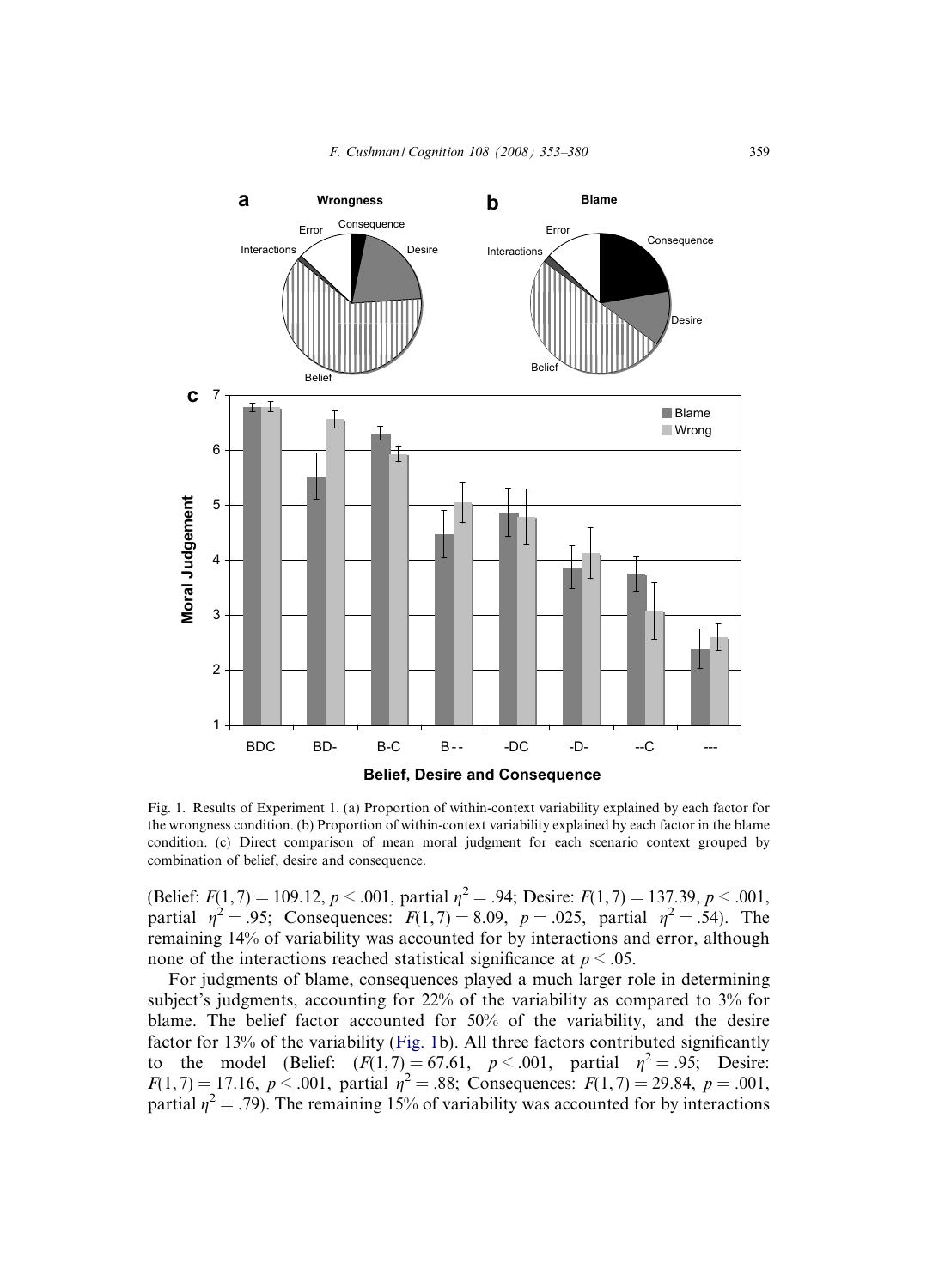and error. Interactions between desire and belief and between desire and consequence both achieved significance, but in each case accounted for less than 0.1% of the within-context variability.

The wrongness and blame conditions were compared by combining data sets and including condition as an additional within-context factor. Significant condition-byfactor interactions were obtained for belief ( $F(1, 7) = 7.18$ ,  $p = .032$ , partial  $n^2 = .51$ ), desire  $(F(1, 7) = 6.81, p < .035,$  partial  $n^2 = .49$ ), and consequence  $(F(1, 7) = 16.20,$  $p = .005$ , partial  $\eta^2 = .70$ ). These results indicate that subjects used information about beliefs, desires and consequences differently when evaluating wrongness and blame. There was no significant main effect of condition  $(F(1, 7) = 1.85, p = .22, \text{par}$ tial  $\eta^2 = .21$ ). This pattern of significant differences between the wrongness and blame conditions was confirmed by conducting a second repeated-measures ANOVA that treated individual responses to single trails, rather than mean responses to individual scenarios, as the unit of analysis.

[Fig. 1](#page-6-0)c plots the average judgments in the wrongness and blame conditions for each combination of belief, desire and consequence. The largest difference between conditions was obtained in cases when the agent undertook an action believing that he would harm the victim and desiring to harm the victim, but in which no harmful consequence occurred. Comparing these cases to cases with identical belief and desire states but in which the harmful consequence did occur, there was a significant condition-by-consequence interaction  $(F(1, 7) = 10.44, p = .014,$  partial  $\eta^2$  = .60). When an agent intends harm, blame judgments are mitigated significantly more than wrongness judgments by the accidental failure to produce the harm.

A similar analysis was conducted on the mirror-image cases; that is, those cases in which an agent neither believes he will nor desires to cause a harm, but accidentally produces the harm. Comparing such cases to those with the identical belief and desire states, but in which the harmful consequence did not occur, there was a significant condition-by-consequence interaction  $(F(1, 7) = 7.95, p = .026,$  partial  $\eta^2$  = .53). When an agent intends no harm, blame judgments are enhanced significantly more than wrongness judgments by the accidental production of the harm.

#### 3.3. Discussion

The results of Experiment 1 indicate that people rely on information about beliefs, desires and consequences differently when making judgments of wrongness and blame. Judgments about wrongness depended heavily on the belief state of the agent, but far less on the consequences of the agent's behavior. By contrast, judgments about blame depended substantially on both factors. These results suggest that superficially common dependent measures give rise to systematically different patterns of moral judgments.

For both the wrongness and blame conditions, the effects of belief, desire and consequence on judgments of blame were largely additive. This unexpected result is particularly notable in the blame condition. According to the standard attribution theory model of blame, both a causal role in bringing about harm and a intention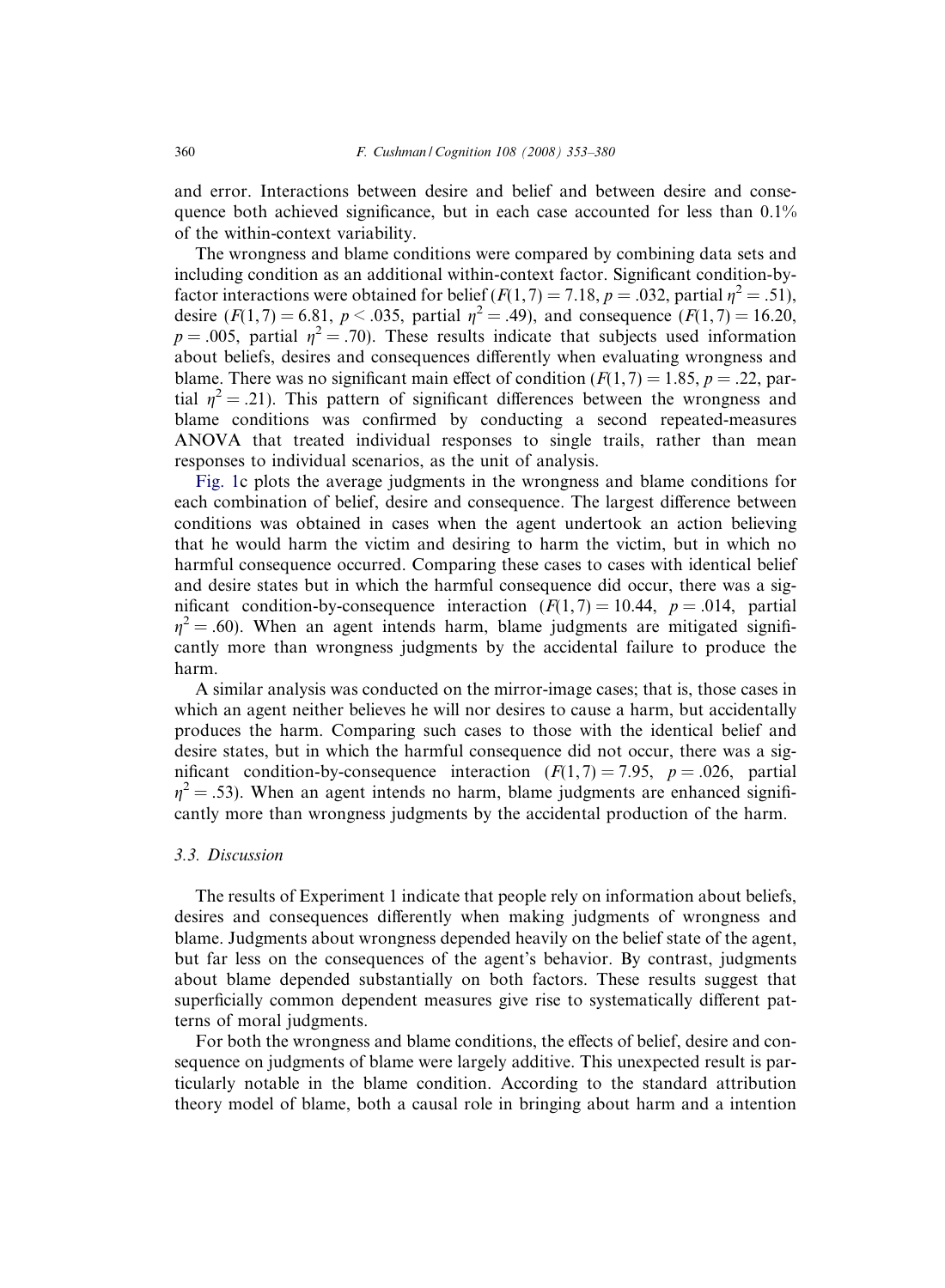to produce harm are necessary conditions for blame, predicting large interaction terms in the model tested (reviewed in [Weiner, 1995](#page-27-0)). Rather than integrating causal and intentional factors, however, subjects appeared to treat them as independent contributors to judgments of blame. Furthermore, in cases where the agent accidentally produced harm there was a significantly greater enhancement of blame than wrongness, as compared to cases where harm was neither intended nor occurred. This suggests that intention is not a necessary component for blame attribution people will blame an agent (albeit slightly) for unintended consequences, and do so more readily than they will declare the same agent to have acted wrongly.

Finally, the results of Experiment 1 suggest that beliefs are relatively more important in determining moral wrongness and blame than are desires. This finding has considerable intuitive appeal: if I feed my guest a cake that I believe is poisonous I have done something wrong, even if I have no desire to harm my guest. On the other hand, if I feed my guest a cake that hope is poisonous I haven't done anything wrong, so long as I don't have the slightest belief that the cake actually is poisonous.

#### 4. Experiment 2

The results of Experiment 1 suggest that judgments of wrongness and blame differ in their use of the information about the intentions and consequences attributable to an agent. But are these judgments truly representative of distinct and stable classes of moral judgment? This question is the focus of Experiment 2. If wrongness and blame exemplify distinct classes of moral judgment then the unique patterns of dependence on belief, desire and consequence observed in Experiment 1 should be replicable using alternative questions. Experiment 2 therefore tested the scenarios from Experiment 1 using two new questions: permissibility and punishment. It was predicted that the permissibility judgments would exhibit the signature pattern of dependency on belief found for wrongness judgments, while the punishment judgments would exhibit the signature pattern of increased sensitivity to consequences found for blame judgments. Subject's punishment judgments are of particular interest because several prominent theories in the attribution literature claim that punishment follows from the attribution of blame or moral responsibility to an agent ([Fincham & Roberts,](#page-26-0) [1985; Shultz et al., 1981; Weiner, 1995](#page-26-0)).

# 4.1. Methods

Methods for Experiment 2 were identical to Experiment 1 except that subjects were tested using one of two different questions, permissibility or punishment. Subjects in the permissibility condition were asked to complete the statement ''[Agent]'s behavior was:" and were given a seven-point response scale anchored at 1 with ''Permissible" and at 7 with ''Forbidden". Subjects in the punishment condition were asked ''How much should [agent] be punished?" and were given a seven-point response scale anchored at 1 with ''None at all", at 4 with ''Some", and at 7 with ''Very much".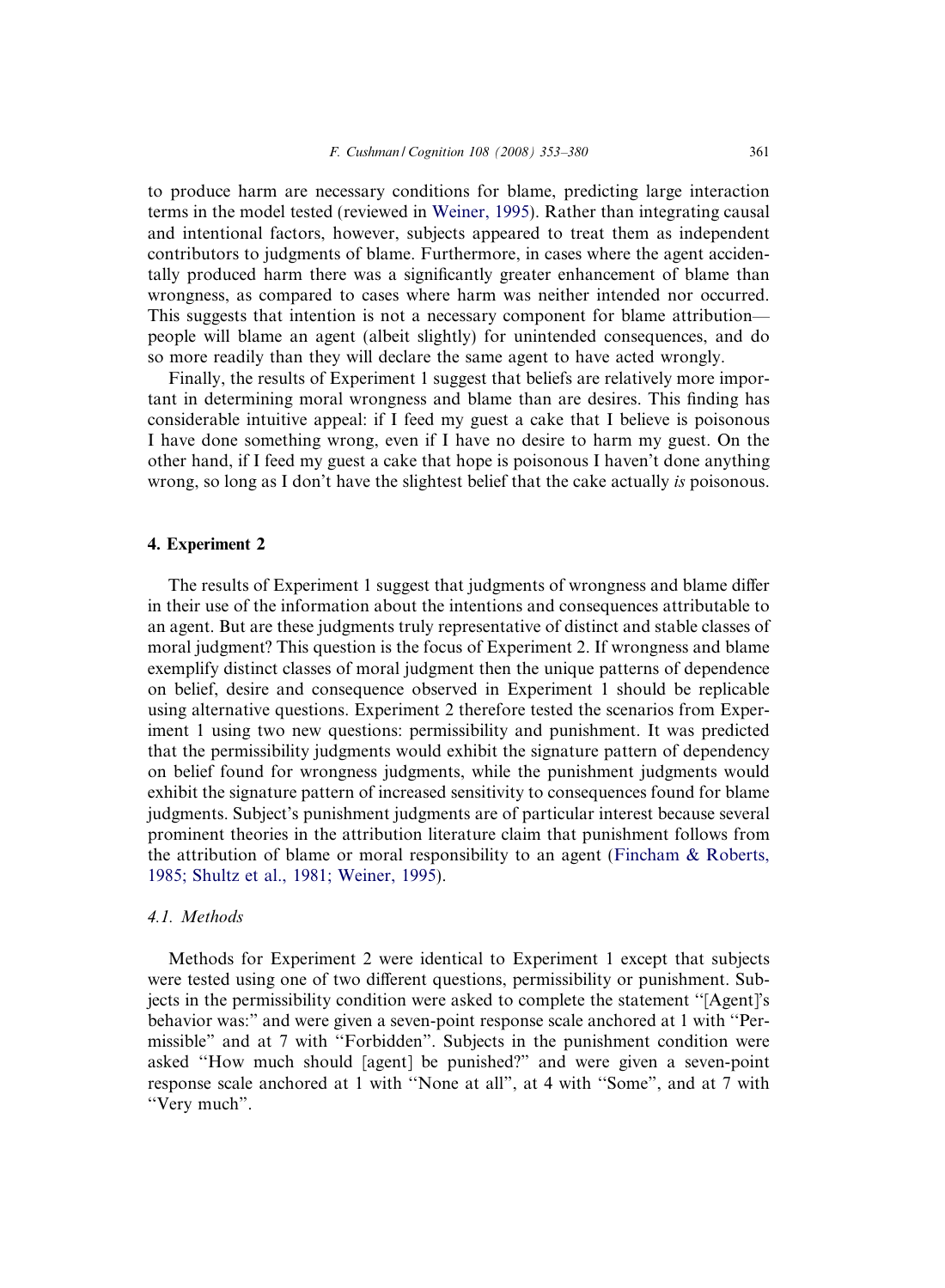#### 4.2. Results

The proportions of variability explained by each factor in the permissibility condition of Experiment 2 were virtually identical to those observed in the wrongness condition of Experiment 1. The main effect of belief accounted for 63% of the within-context variability (compared to  $62\%$  in the wrongness condition), the main effect of desire accounted for 21% of the within-context variability (identical to the wrongness condition), and the main effect of consequences accounted for only 3% of the within context variability (also identical to the wrongness condition). All three factors contributed significantly to the model (Belief:  $F(1, 7) = 159.17$ ,  $p < .001$ , partial  $\eta^2 = .96$ ; Desire:  $F(1, 7) = 71.014$ ,  $p < .001$ , partial  $\eta^2 = .91$ ; Consequences:  $F(1, 7) = 17.66$ ,  $p = .004$ , partial  $\eta^2 = .72$ ). The remaining 13% of variability was accounted for by interactions and error. The only interaction to reach significance was between desire and consequence; this interaction accounted for less than  $1\%$ of the variance in the model. These results suggest that the use of mental state versus consequence information was highly comparable across the permissibility and wrongness conditions.

Judgments of punishment exhibited a pattern of reliance on consequences far more similar to judgments of blame than either wrongness or permissibility (Fig. 2b). The main effect of consequence accounted for 20% of the variance in punishment, compared to 22% for blame, but only 3% for wrongness and permissibility. The main effect of belief accounted for 38% of the within-context variability, while the main effect of desire accounted for 30% of the within-context variability. All three factors contributed significantly to the model (Belief:  $F(1, 7) = 360.95$ ,  $p < .001$ , partial  $\eta^2 = .98$ ; Desire:  $F(1, 7) = 88.53$ ,  $p < .001$ , partial  $\eta^2 = .93$ ; Consequences:  $F(1, 7) = 113.73$ ,  $p = .001$ , partial  $\eta^2 = .94$ ). The remaining 10% of variability was accounted for by interactions and error. None of the interactions between belief, desire and consequence was significant at  $p < .05$ .

Comparing cases where a harm was intended (believed  $+$  desired) and either the harm did occur or the harm did not occur, there was a significant condition-by-con-



Fig. 2. Results of Experiment 2. (a) Proportion of within-context variability explained by each factor for the permissibility condition. (b) Proportion of within-context variability explained by each factor in the punishment condition.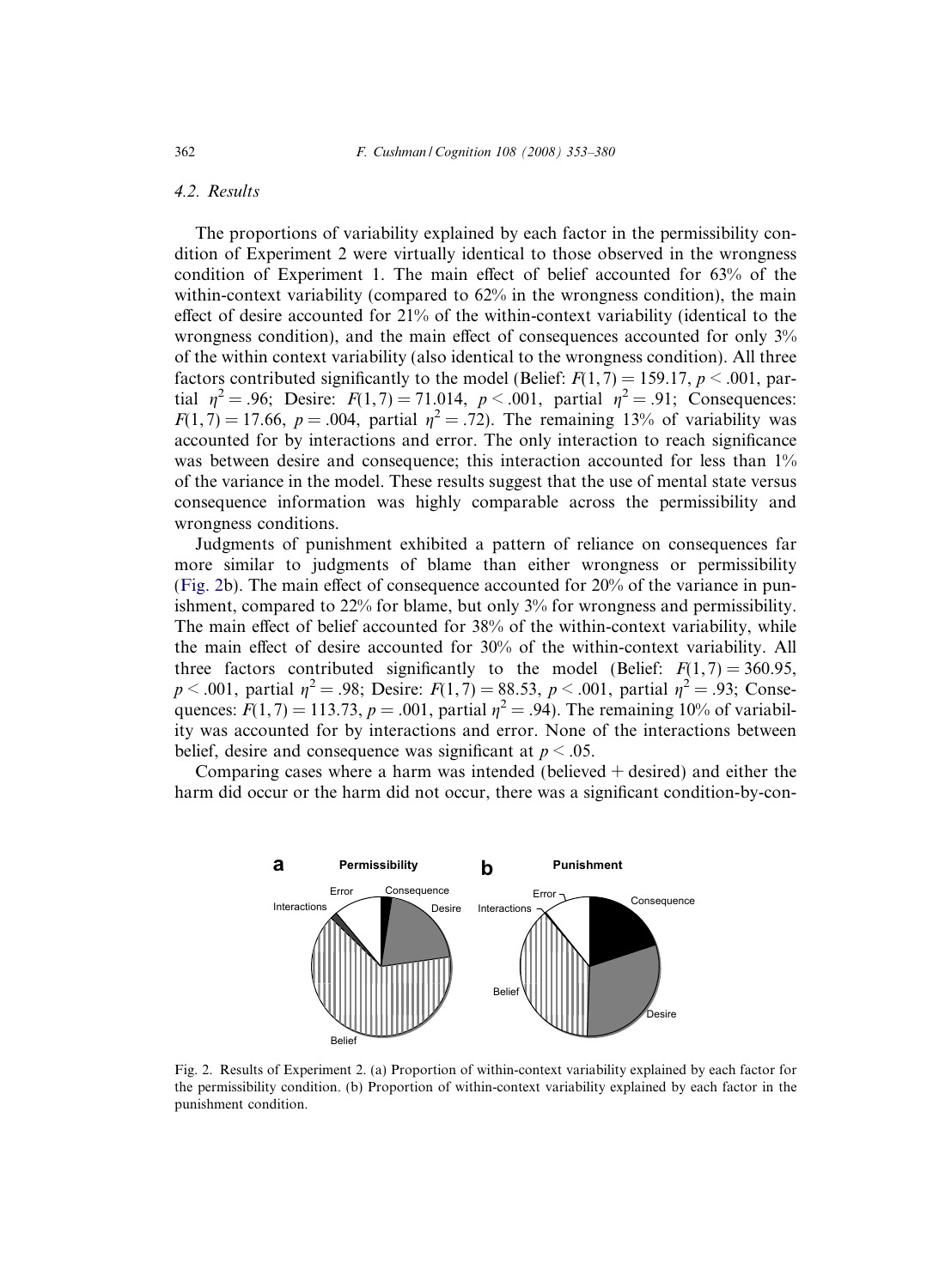sequence interaction for wrongness and punishment  $(F(1, 7) = 20.61, p = .003,$  partial  $\eta^2 = .75$ ), paralleling the identical result for wrongness and blame. When an agent intends harm, punishment judgments are mitigated significantly more than wrongness judgments by the accidental failure to produce the harm. A similar analysis was conducted on the mirror-image cases; that is, those cases in which an agent neither believes he will nor desires to cause a harm but accidentally produces it nevertheless. Comparing such cases to those with the identical belief and desire states, but in which the harmful consequence did not occur, there was a significant condition-by-consequence interaction for wrongness and punishment judgments  $(F(1, 7) = 6.01, p = .044$ , partial  $\eta^2 = .46$ ), again paralleling the comparison of wrongness and blame. When an agent intends no harm, punishment judgments are enhanced significantly more than wrongness judgments by the accidental production of harm.

#### 4.3. Discussion

Experiment 2 tested whether the patterns of reliance on mental states versus consequences observed in Experiment 1 for wrongness and blame would extend to judgments of permissibility and punishment. Ratings of permissibility aligned nearly perfectly with ratings of wrongness in the proportion of variability explained by each of the three factors. In both conditions, only 3% of variability was accounted for by the consequence factor, while a large proportion of variability was accounted for by the belief factor (63–64%) and the desire factor (21%). This pattern of results suggests that subjects when people make judgments about whether a behavior was wrong, as well as when they make judgments about whether a behavior was permissible, they consider whether or not agent believed he would cause a harm and desired to cause the harm to be much more important than whether the harm actually occurred.

By contrast, subject's judgments were significantly more reliant upon consequences in the blame and punishment conditions, where the consequence factor explained 22% and 20% of the variability, respectively. Compared to wrongness, judgments punishment for agents with intent to harm are mitigated significantly more by the failure to produce harm, and judgments of punishment for agents with no intent to harm are enhanced significantly more by the accidental production of harm. The results of Experiment 2 provide further support for the claim that punishment arises from the attribution of blame, a common feature of attribution models of moral judgment ([Fincham & Roberts, 1985; Shultz et al., 1981; Weiner, 1995](#page-26-0)).

The results of Experiment 2 also provide important evidence against a possible alternative account of the results of Experiment 1: that judgments of blame were influenced by consequences because of ambiguity in the meaning of the word blame. Blame often carries a moral connotation, but it is also possible to use the word blame to describe a causal relationship in the absence of a moral judgment – for instance, when we blame a cancelled picnic on the rain. Perhaps, then, the observed role of consequences in judgments of blame was driven by subjects who employed a purely causal, non-moral interpretation of the blame probe. The results of the punishment condition alleviate this concern; judgments of punishment were observed to substan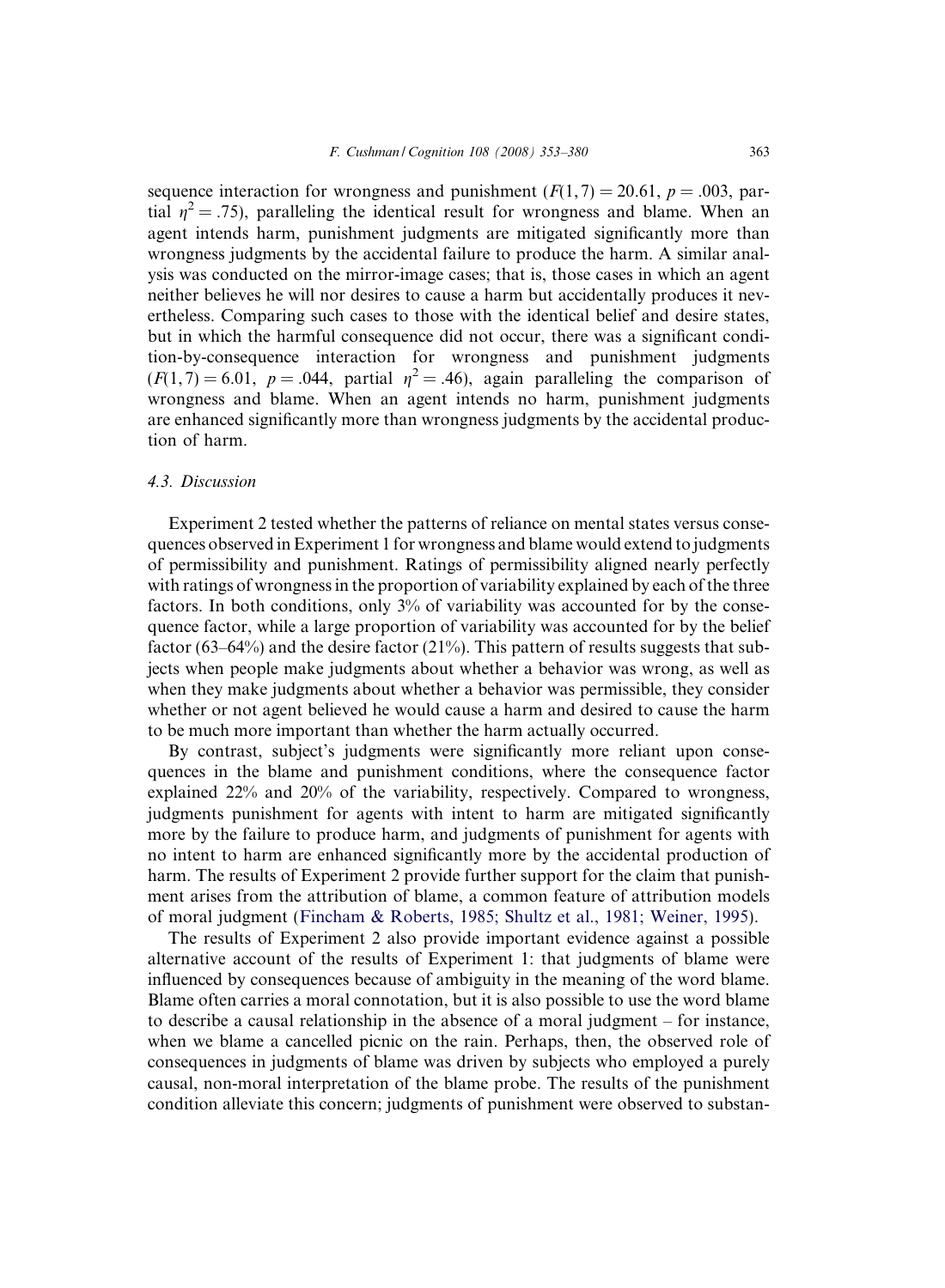tially on consequences, yet there is no natural interpretation of the punishment probe that picks out a causal but non-moral meaning.

The results of Experiments 1 and 2 echo a salient feature of moral development, fundamental to the stage theories of Piaget and Kohlberg. The morality of young children is marked by (1) the judgment of moral transgressions according to the consequences of behavior, and (2) a conception of morality as a system of punishments and rewards handed down by authority. Over the course of development, children undergo change on both of these fronts, (1) judging moral transgressions according to the intentions underlying behavior, and (2) conceiving of morality as a system of intrinsically valuable duties and constraints. Piaget and Kohlberg argued that the later-emerging moral theory replaced the early theory, but evidence from Experiments 1 and 2 suggests an alternative conclusion: there is a special connection between the assessment of consequences and the assignment of punishment, and this connection persists into adulthood.

This perspective motivates a division between two psychological processes: one emerges early in development, analyses causal responsibility (i.e. blame) for harmful outcomes, and supports judgments of deserved punishment, while the other emerges later in development, analyzes mental culpability and supports judgments of moral wrongness. These processes have unique inputs, rely on distinct analyses, and contribute to different classes of moral judgment. This later-emerging mental state analysis comes to constrain the punishment judgments of the earlier-emerging process of blame assignment – as is evident in the reliance on belief and desire information in the blame and punishment conditions of Experiments 1 and  $2 -$  but never fully replaces it (Fig. 3).

The critical distinction between a single-process model and a two-process model is whether moral judgments arise only after causal and intentional information has been integrated (e.g. ''if harm was caused intentionally, the act was immoral"), as is specified on a single-process model, or whether instead moral judgments arise via a competitive interaction between moral evaluations that draw from causal and intentional representations independently (e.g. ''if a harm was caused, the act was immoral" versus "if the harm was intended, the act was immoral"), as is specified on a two-process model.



Fig. 3. A two process model of moral judgment.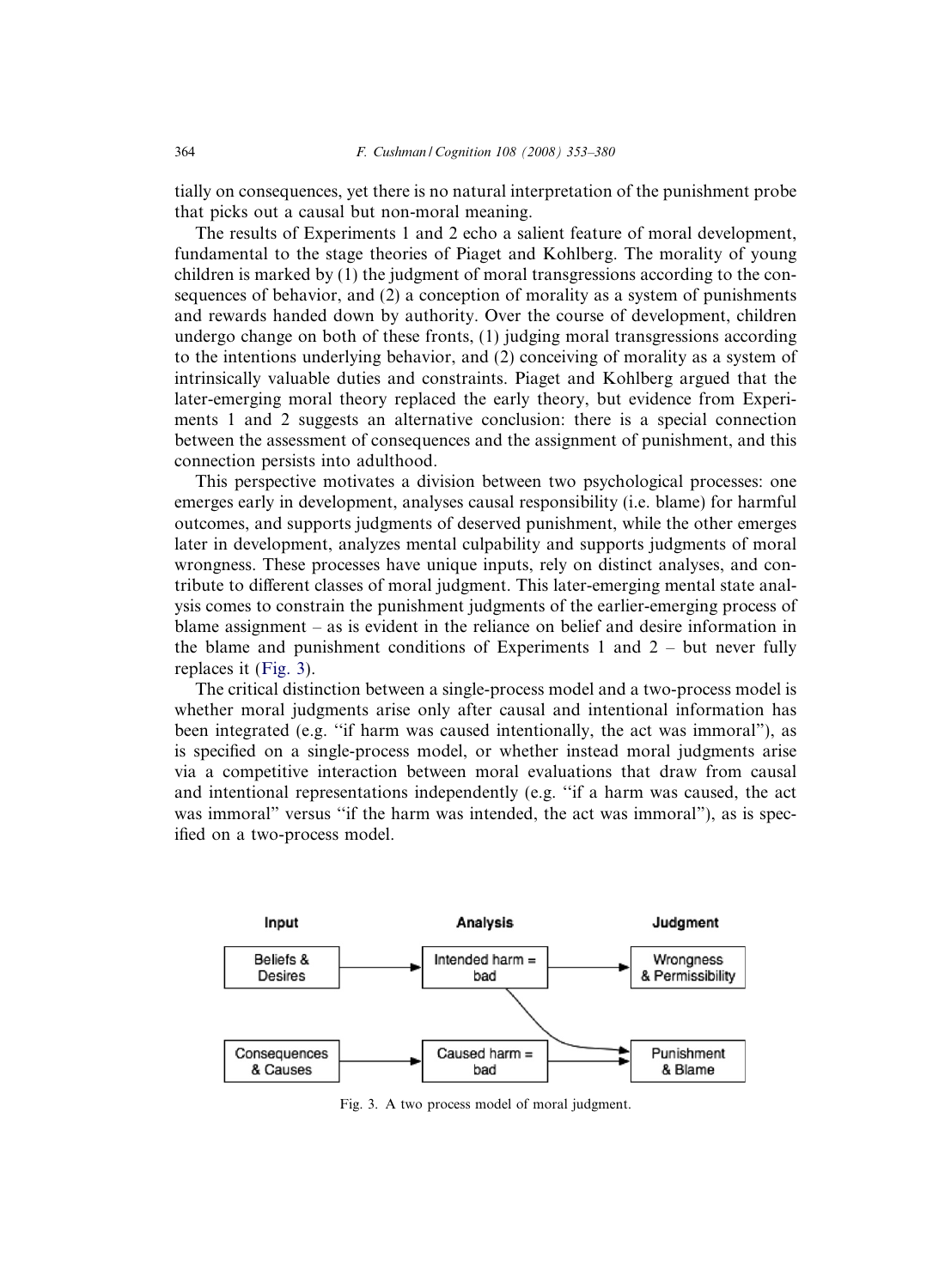One source of evidence for competition between distinct processes comes from functional neuroimaging [\(Young, Cushman, Hauser, & Saxe, 2007\)](#page-27-0). Young and colleagues found neurological signatures of cognitive conflict selectively for cases of accidental harm: a circumstance where the putative causal process would assign blame on the basis of causal responsibility for harm, but where the putative intentional process would deny blame on the basis that the harm was unintended. On a two-process model cognitive conflict would be expected, as subjects mediate between conflicting moral judgments. On a single-process model, no opportunity for conflict arises: causal and intentional information are integrated as sufficient or necessary conditions and a single moral judgment follows. Experiments 3 and 4 provide further, novel evidence for competition between distinct processes of moral judgment.

#### 5. Experiment 3

The results of Experiment 2 demonstrate that causal and intentional factors both play an important role in judgments of deserved punishment and blame. One possibility is that these factors are integrated into a single process of moral judgment. As noted above, however, there are reasons to suspect that causal and intentional factors contribute to distinct process of moral judgment and operate competitively in the assignment of punishment and blame. Experiment 3 is designed to test for such a competitive interaction. It is motivated by an unexpected finding in Experiments 1 and 2: the failure to find a significant interaction between the consequence factor and the belief and desire factors. Such an interaction would have been predicted on the standard attribution theory model, which posits causal responsibility as a necessary condition for blame and punishment. If no harmful event occurs, no causal responsibility can be attributed, and the agent should be fully exonerated without regard to his mental state. In contrast to this prediction, mental state information exerted an equally strong influence in cases of consequence and no consequence.

A potential explanation for this pattern of results is that (1) the causal process of moral judgment is only fully engaged in the presence of a harmful consequence and that (2) when it fails to be activated, the mental-state process competitively dominates resultant judgments of deserved punishment and blame. Specifically, when subjects were presented with cases of no harmful consequence in Experiments 1 and 2, they may have been prompted to rely relatively more heavily on an analysis of mental states because the option of causal analysis was foreclosed by the absence of any harmful consequence. When no consequence occurs, there is no causal analysis to be performed.

If this account is correct, subjects judgments of an agent's deserved punishment and blame should distinguish between cases when the agent causes no harm and no harm occurs, versus cases when the agent causes no harm but harm *does* occur by some independent mechanism. In cases of the latter type – when a harm occurs but the agent is not the cause – the causal process of moral judgment would be fully engaged, leading to the exoneration of the causally non-responsible agent. This, in turn, would yield the predicted interaction between causal and intentional factors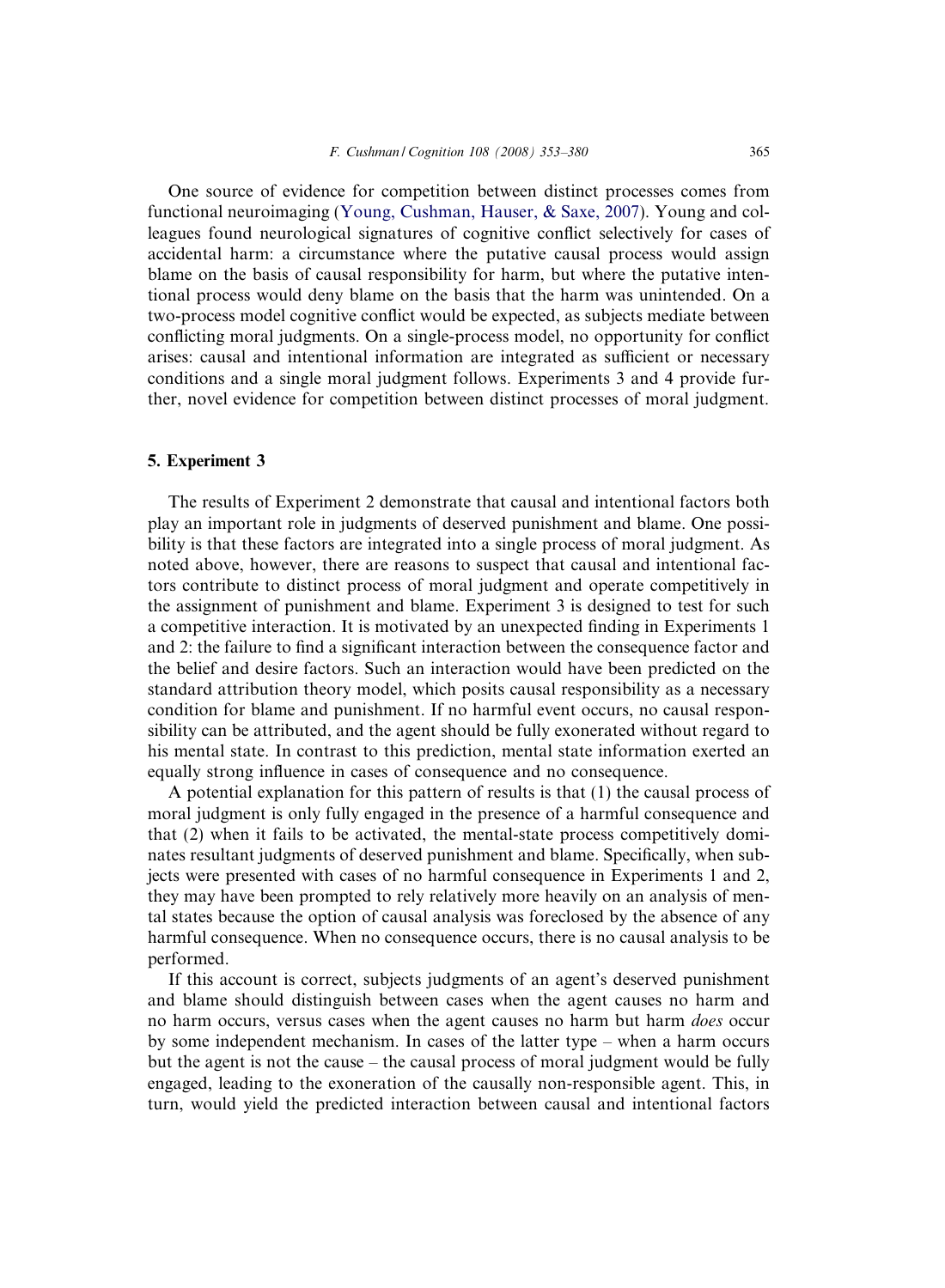in judgments of punishment and blame: no punishment and blame when the agent is not causally responsible, and punishment and blame dependent upon mental state when the agent is causally responsible.

Experiment 3 was conducted identically to Experiments 1 and 2 except that noconsequence cases were substituted with no-cause cases: where no harm occurred at all in Experiments 1 and 2, the harm occurred but was caused by some independent mechanism in Experiment 3. Based on the above analysis, this manipulation should yield decreased judgments of punishment and blame in Experiment 3, as compared to Experiments 1 and 2. Moreover, a significant mental-state by cause interaction should be observed in Experiment 3. However, these differential patterns should emerge only for judgments of punishment and blame, which draw on the causal process of moral judgment. As a control condition, judgments of wrongness were also tested. Hypothesized to rely solely on an analysis of mental state, judgments of wrongness should not differ between Experiments 1 and 3.

It should be noted that the pattern of responses predicted by the two process model are quite counterintuitive. Why should somebody who attempts to cause severe bodily harm be judged less harshly when the harm is attributable to an independent source, as compared to when the harm does not occur? Why should this be predicted only for judgments of punishment and blame, but not for judgments of wrongness? The counterintuitive predictions of the two process model, along with the opportunity to demonstrate differential reliance on the causal process versus the mental-state process within a single class of moral judgment (blame and punishment), make Experiment 3 a stronger test of the proposed two-process model.

#### 5.1. Methods

Methods for Experiment 2 were identical to Experiments 1 and 2 except that subjects were tested with scenarios where a harmful consequence always occurred, but the agent either was or was not the cause of the harmful consequence. As in Experiments 1 and 2, the agent's belief and desire were also manipulated for a fully crossed  $2 \times 2 \times 2$  design. An example of the old "consequence" factor used in Experiments 1 and 2 is provided alongside the new ''cause" factor used in Experiment 3:

Consequence (Experiments 1 and 2):

Jenny welds the metal, and her partner's hand is burned. or:

Jenny welds the metal, but her partner happens to let go and is not burned at all.

#### Cause (Experiment 3):

Jenny welds the metal, and her partner's hand is burned.

or:

Jenny welds the metal, but her partner happens to let go and is not burned by Jenny. However, Jenny's partner picks up a different piece of hot metal and is burned.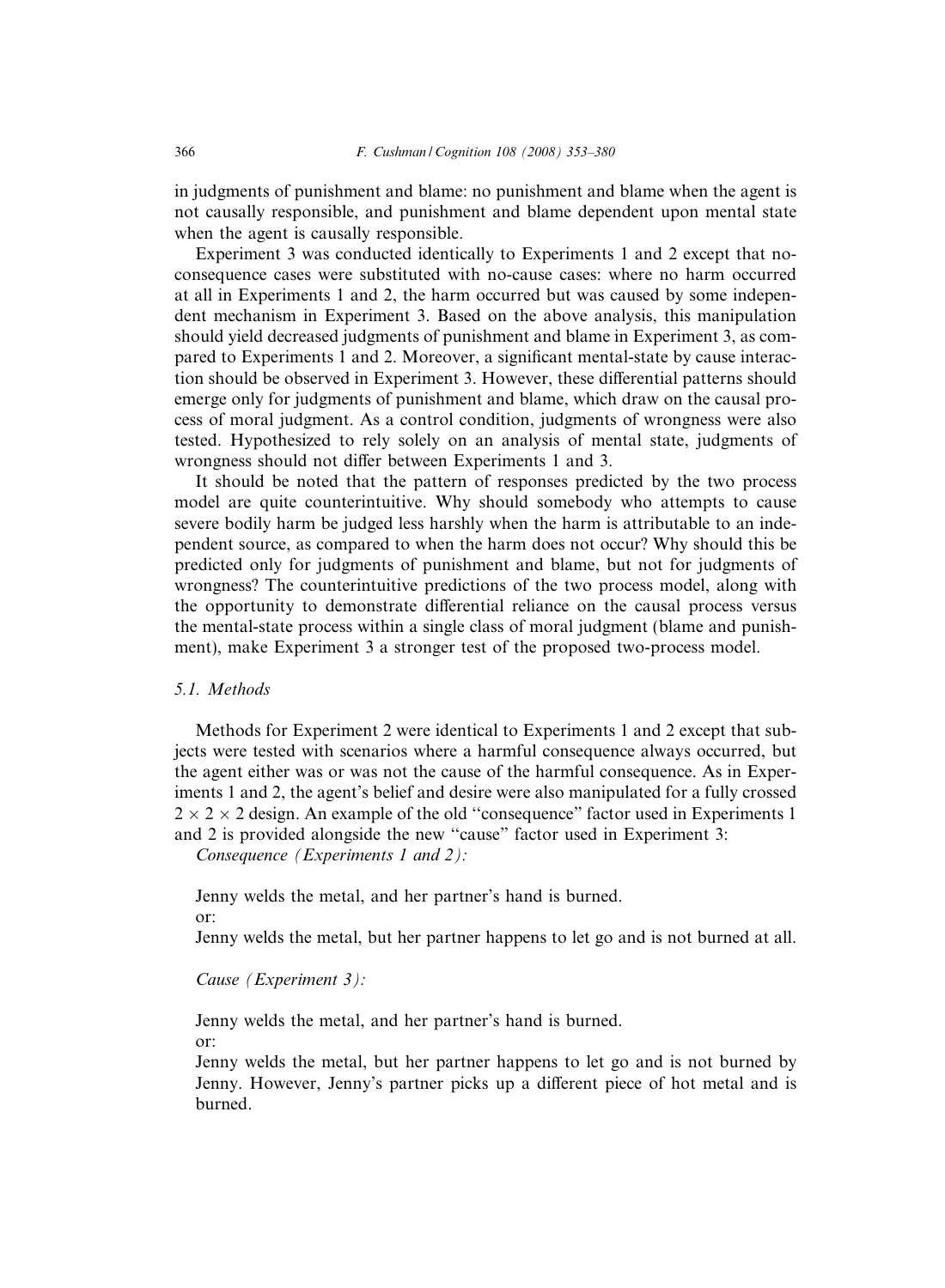#### <span id="page-14-0"></span>5.2. Results

For judgments of wrongness, the pattern of results in Experiment 3 paralleled the pattern of results from Experiment 1: the belief factor accounted for a large proportion of variability while the cause factor accounted for a much smaller proportion of variability (Fig. 4a). In Experiment 3 the contributions of belief, desire and consequences were  $64\%$ ,  $18\%$  and  $6\%$ , respectively, compared to  $62\%$ ,  $21\%$  and  $3\%$  in Experiment 1. All three factors contributed significantly to the model (Belief:  $F(1, 7) = 90.78$ ,  $p < .001$ , partial  $\eta^2 = .93$ ; Desire:  $F(1, 7) = 90.69$ ,  $p < .001$ , partial  $\eta^2 = .93$ ; Consequence/Causation:  $F(1, 7) = 29.96$ ,  $p = .001$ , partial  $\eta^2 = .81$ ). The remaining 12% of variability was accounted for by interactions and error. There was a significant Belief-by-Desire interaction, but it accounted for less than 1% of the variability. None of the other interactions reached statistical significance at  $p < .05$ .

The wrongness conditions in Experiments 1 and 3 were compared directly by combining data, treating consequence and causation as a single factor, and including condition as an additional within-context factor. There was a significant main effect for condition ( $F(1, 7) = .76.20$ ,  $p < .001$ , partial  $\eta^2 = .92$ ), reflecting slightly lower wrongness ratings in Experiment 3. However, no significant interactions were obtained between condition and belief  $(F(1, 7) = .257, p = .638,$  partial  $\eta^2 = .04$ ),



Fig. 4. Results of Experiment 3. (a) Proportion of within-context variability explained by each factor for the wrongness condition. (b) Proportion of within-context variability explained by each factor for the blame condition. (c) Proportion of within-context variability explained by each factor for the punishment condition.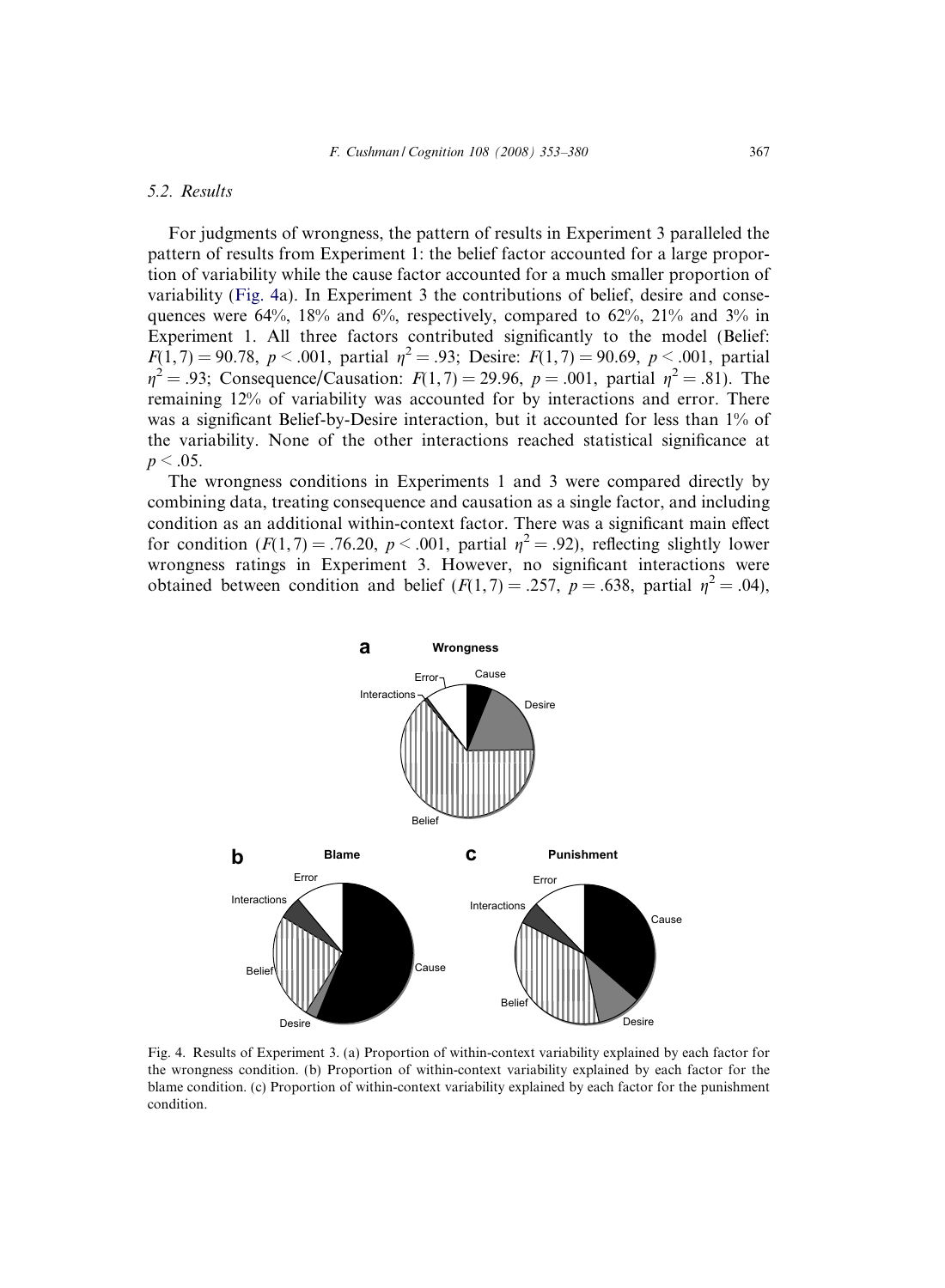desire  $(F(1, 7) = .717, p = .425, partial n<sup>2</sup> = .09)$ , or consequence/causation  $(F(1, 7) = 1.535, p = .255$ , partial  $p^2 = .18$ ). When probed on wrongness, subjects treated the consequence and causation factors nearly identically. The lack of significant differences between the consequence and causation conditions for the wrongness question in Experiments 1 and 3 was confirmed by conducting a second repeated-measures ANOVA that treated individual responses to single trails, rather than mean responses to individual scenarios, as the unit of analysis.

For judgments of blame, the pattern of results in Experiment 3 contrasted with the pattern of results from Experiment 1: 56% of the variability was explained by the cause factor in Experiment 3 compared to only 22% by the consequence factor in Experiment 1 ([Fig. 4](#page-14-0)b). The main effect of belief accounted for 25% of the variability, as compared to 50% for Experiment 1, while the main effect of desire accounted for only 3% of the variability, as compared to 13% for Experiment 1. All three factors contributed significantly to the model (Belief:  $F(1, 7) = 44.09$ ,  $p < .001$ , partial  $\eta^2 = .86$ ; Desire:  $F(1, 7) = 5.07$ ,  $p = .008$ , partial  $\eta^2 = .65$ ; Consequence/Cause:  $F(1, 7) = 132.25$ ,  $p < .001$ , partial  $p^2 = .95$ ). The remaining 17% of variability was accounted for by interactions and error. In contrast to the relatively small interactions in all conditions of Experiments 1 and 2, there was a significant belief-by-cause interaction that accounted 5% of the variability in the blame condition of Experiment 3. Subjects were most sensitive to beliefs when the agent did cause the harm, as compared to when the agent did not cause the harm. None of the other interactions reached statistical significance at  $p < .05$ .

The blame conditions in Experiments 1 and 3 were compared directly by combining data, treating consequence and causation as a single factor, and including condition as an additional within-context factor. There was a significant main effect for condition ( $F(1, 7) = 53.08$ ,  $p < .001$ , partial  $\eta^2 = .88$ ), reflecting markedly lower blame ratings in Experiment 3. Additionally, significant interactions were obtained between condition and belief ( $F(1, 7) = 5.747$ ,  $p = .048$ , partial  $\eta^2 = .45$ ), desire  $(F(1, 7) = 5.63, p = .049,$  partial  $\eta^2 = .45$ ), and especially consequence/causation  $(F(1, 7) = 37.08, p < .001$ , partial  $p^2 = .84$ ). When probed on blame, subjects treated the consequence and causation factors quite differently. In particular, subjects appeared to be far more willing to exonerate the agent from blame when the another agent caused a harmful consequence, as compared to when no harmful consequence occurred ([Fig. 5a](#page-16-0)). The significant differences between the blame conditions of Experiments 1 and 3 were confirmed by conducting a second repeated-measures ANOVA that treated individual responses to single trails, rather than mean responses to individual scenarios, as the unit of analysis.

The difference between Experiments 1 and 3 on the punishment probe was broadly similar to the pattern revealed for the blame probe: a much larger proportion of variability was explained by the cause factor in Experiment 3 than the consequence factor in Experiment 1 ([Fig. 4](#page-14-0)c). The main effect of cause on punishment in Experiment 3 accounted for 36% of the variability, as compared to 20% for the consequence factor in Experiment 1. The main effect of belief accounted for 36% of the variability as compared to 38% for Experiment 1, and the main effect of desire accounted for 10% of the variability, as compared to 30% for Experiment 1. All three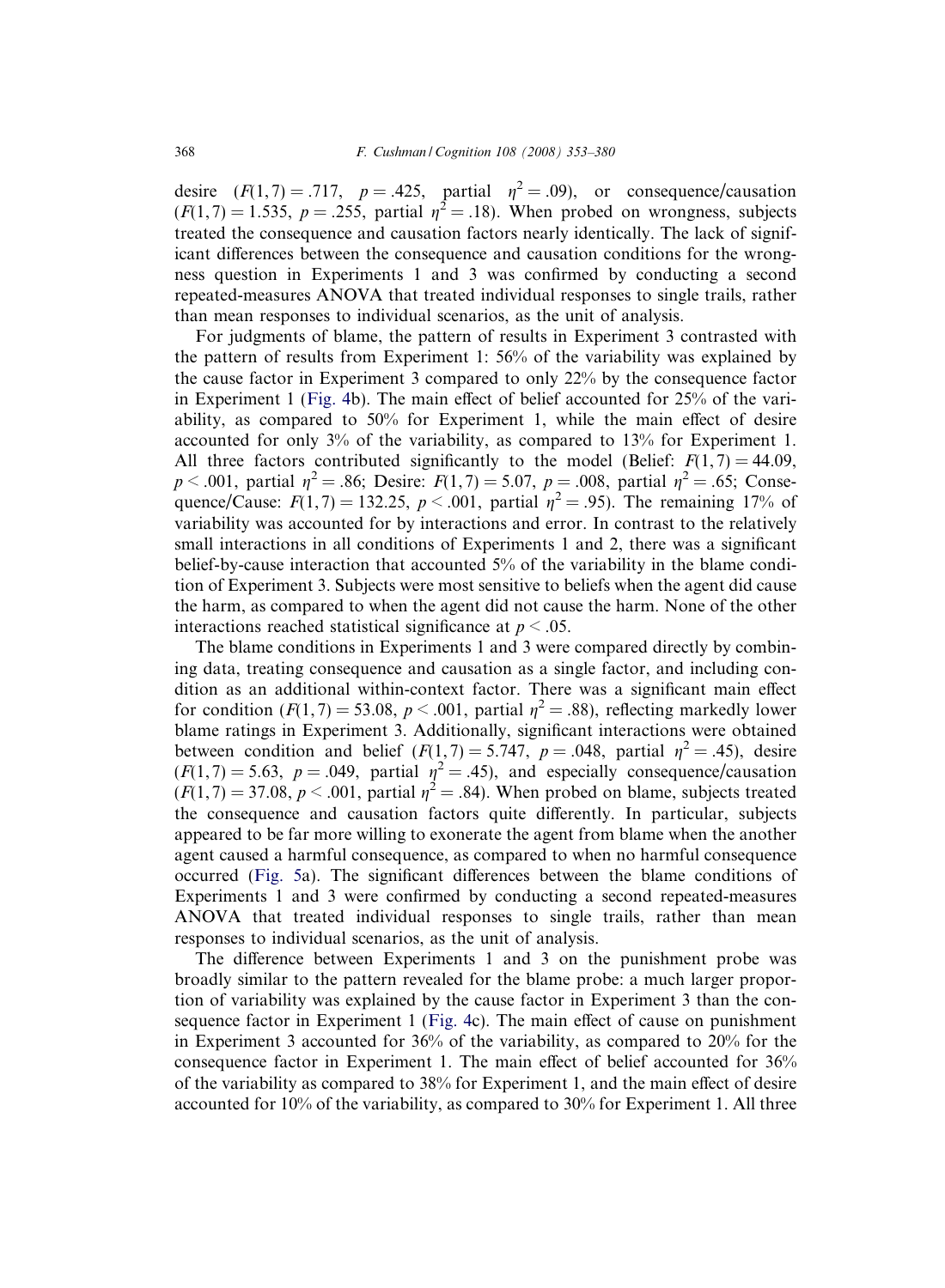<span id="page-16-0"></span>factors contributed significantly to the model (Belief:  $F(1, 7) = 41.90$ ,  $p < .001$ , partial  $\eta^2 = .86$ ; Desire:  $F(1, 7) = 59.97$ ,  $p < .001$ , partial  $\eta^2 = .90$ ; Consequence/Causation:  $F(1, 7) = 54.63$ ,  $p < .001$ , partial  $\eta^2 = .95$ ). The remaining 18% of variability was accounted for by interactions and error. As with the blame condition, for the



Fig. 5. Direct comparisons between consequence condition of Experiments 1 and 2 versus cause condition of Experiment 3 for (a) wrongness, (b) blame and (c) punishment. Mean moral judgments for each scenario context are grouped by combination of belief, desire and cause/consequence factors.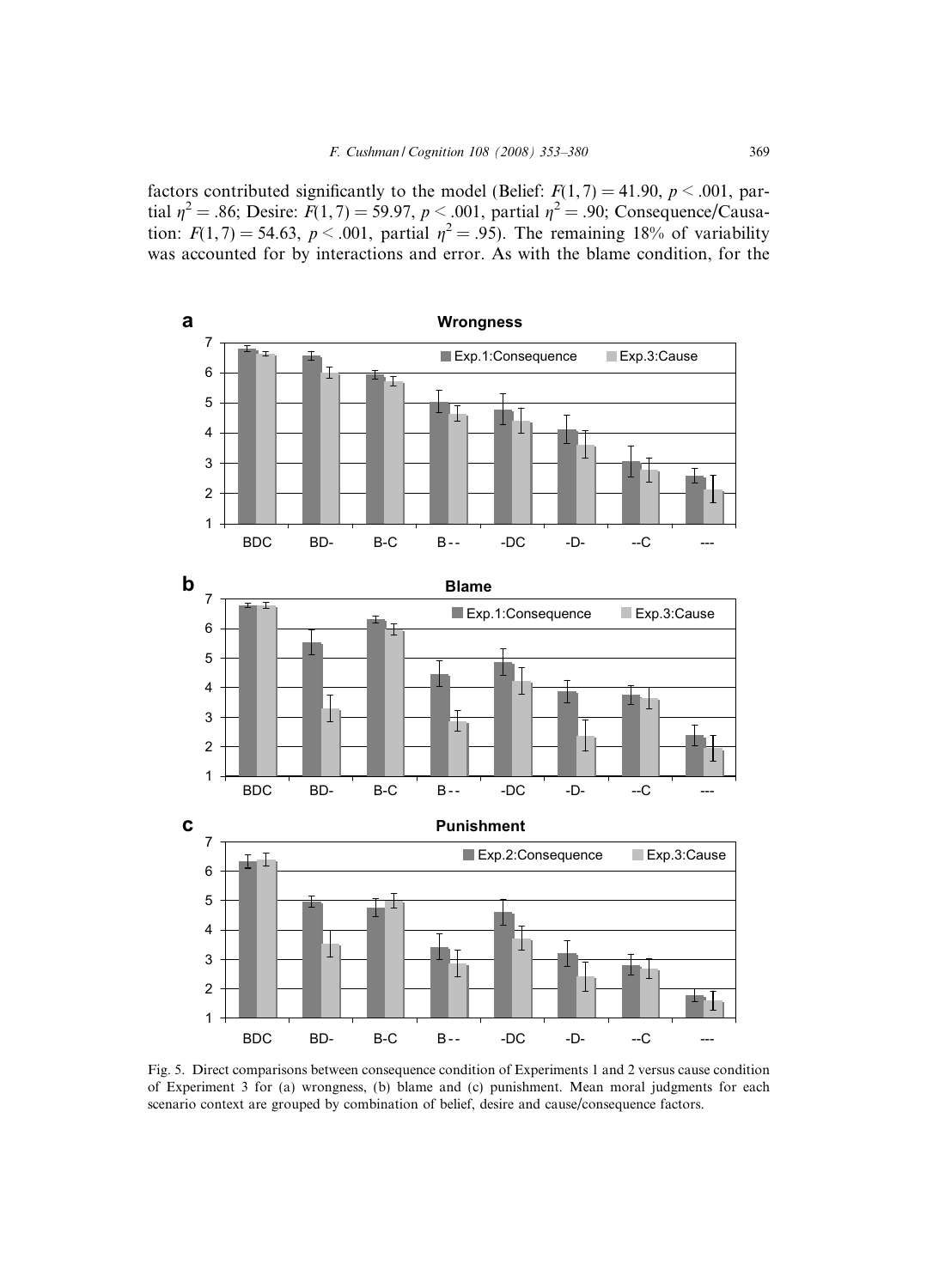punishment condition there was a significant belief-by-cause interaction that accounted 5% of the variability, such that subjects were most sensitive to beliefs when the agent did cause the harm, as compared to when the agent did not cause the harm. None of the other interactions reached statistical significance at  $p < .05$ .

The punishment conditions in Experiments 1 and 3 were compared directly by combining data, treating consequence and causation as a single factor, and including condition as an additional within-context factor. There was a significant main effect for condition  $(F(1, 7) = 31.07, p < .001$ , partial  $n^2 = .82$ ), reflecting substantially lower punishment ratings in Experiment 3. Additionally, significant interactions were obtained between condition and consequence/causation  $(F(1, 7) = 9.89$ ,  $p = .016$ , partial  $\eta^2 = .59$ ), as well as desire  $(F(1, 7) = 15.72, p = .005$ , partial  $g_1^2 = .69$ , but not between condition and belief  $(F(1, 7) = 0.08, p = .791,$  partial  $\eta^2 = .01$ ). Paralleling the results with the blame probe, when probed on punishment subjects treated the consequence and causation factors quite differently. Subjects were more willing to exonerate the agent from blame when the another agent caused a harmful consequence, as compared to when no harmful consequence occurred ([Fig. 5](#page-16-0)b). The significant differences between the punishment conditions of Experiments 2 and 3 were confirmed by conducting a second repeated-measures ANOVA that treated individual responses to single trails, rather than mean responses to individual scenarios, as the unit of analysis.

#### 5.3. Discussion

Experiment 3 yielded two key results. First, subjects were less likely to assign blame and punishment to agents who attempted harm when the harm was brought about by some alternative means, as compared to when the harm failed to occur entirely (as in Experiments 1 and 2). Second, there was the significant interaction between belief and causation for both the blame and punishment conditions of Experiment 3: subjects were more sensitive to beliefs when the agent did cause the harm, compared to when the agent did not cause the harm. This interaction was observed only for the blame and punishment conditions, and not for the wrongness condition; furthermore, it was observed only in Experiment 3, and not in Experiments 1 and 2. It was, however, very robust, generalizing across eight different scenario contexts and two different dependent measures.

Both of these results can be understood by appeal to a causal process of moral judgment that assigns punishment and blame to agents causally responsible for harmful consequences. Such a process would lead to the exoneration of the nonresponsible agent in Experiment 3, yielding the observed interaction between mental state and causal factors. But such a process would stumble against the no-consequence cases of Experiments 1 and 2. Absent any consequence, causal responsibility cannot be assigned, and the mental state process of moral judgment competitively dominates in these cases. This leads to harsher moral judgments in cases of malicious beliefs and desires, and eliminates the interaction of mental state and consequential factors.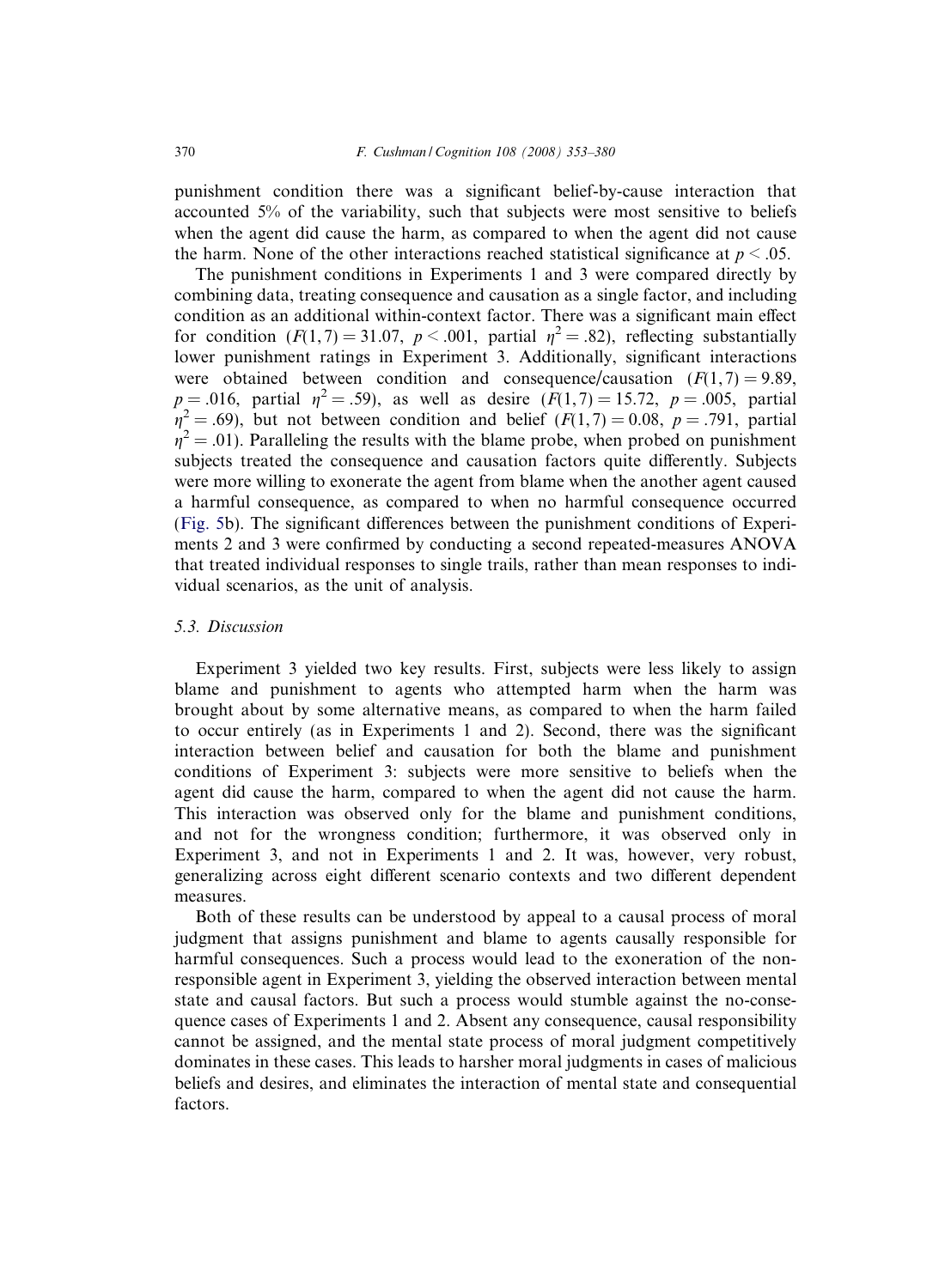In contrast to judgments of blame and punishment, the results of all three experiments suggest that when answering questions about wrongness and permissibility, subjects are only minimally influenced by causal/consequential information. Instead, they directly query the agent's mental state at the time of his or her behavior. This represents an alternative process of moral judgment: if an agent believes that his action will cause harm – and, to a lesser extent, if the agent desires to cause harm – then his action is wrong, and impermissible. Importantly, this process of moral judgment can be applied whether or not a harmful consequence actually occurs, and no matter who causes it.

The finding that wrongness judgments were unchanged between Experiments 1 and 3 constrains the available alternative explanations of the observed effects in the punishment and blame conditions of Experiment 3. The mitigation of blame and punishment judgments when an alternative causal means produced harm cannot be attributed to the 'distracting' influence of another blameworthy agent in the scenario, or the absorption of a fixed quantity of available condemnation by the blameworthy agent. Both of these explanations would apply as much to judgments of wrongness as judgments of blame and punishment. A two process model is better suited to account for the discrepancy between the wrongness and blame conditions: judgments of the wrongness of attempted harms are not mitigated by the presence of a harm caused by alternative means simply because judgments of wrongness do not depend upon the analysis of causal responsibility.

#### 6. Experiment 4

Experiment 3 revealed that people assign less punishment to attempted crimes when harm coincidentally happens to befall the intended victim by some independent mechanism, as compared to when no harm befalls the victim at all. One explanation for this effect, which might be termed ''blame blocking", holds that the evaluation of causal blame for a harmful event can block the consideration of an attempted harmdoer's malicious intent. However, the methodology employed in Expeirments 1–3 has several limitations. For instance, subjects responded to several items in a row, introducing task demands and interference effects between items, and scales were anchored in abstract terms (e.g. ''very much punishment") that could have been interpreted differently between experiments.

Experiment 4 is designed to further test the blame blocking hypothesis, replicating the results of Experiment 3 while addressing these concerns. First, judgments of each case were collected in a between-subjects design, avoiding potential task demands or interference effects that might have influenced previous results. Second, responses were made on a scale anchored at each point with specific prison sentences, enhancing the comparability of response scales between conditions. Third, the harm caused in the ''Harm" case – an allergic response to hazelnuts – was presented as an instance of bad luck unconnected to any specific perpetrator. This mitigates the risk that the punishment assigned to the athlete is diminished because punishment itself is a limited resource, and is assigned to some other malicious perpetrator.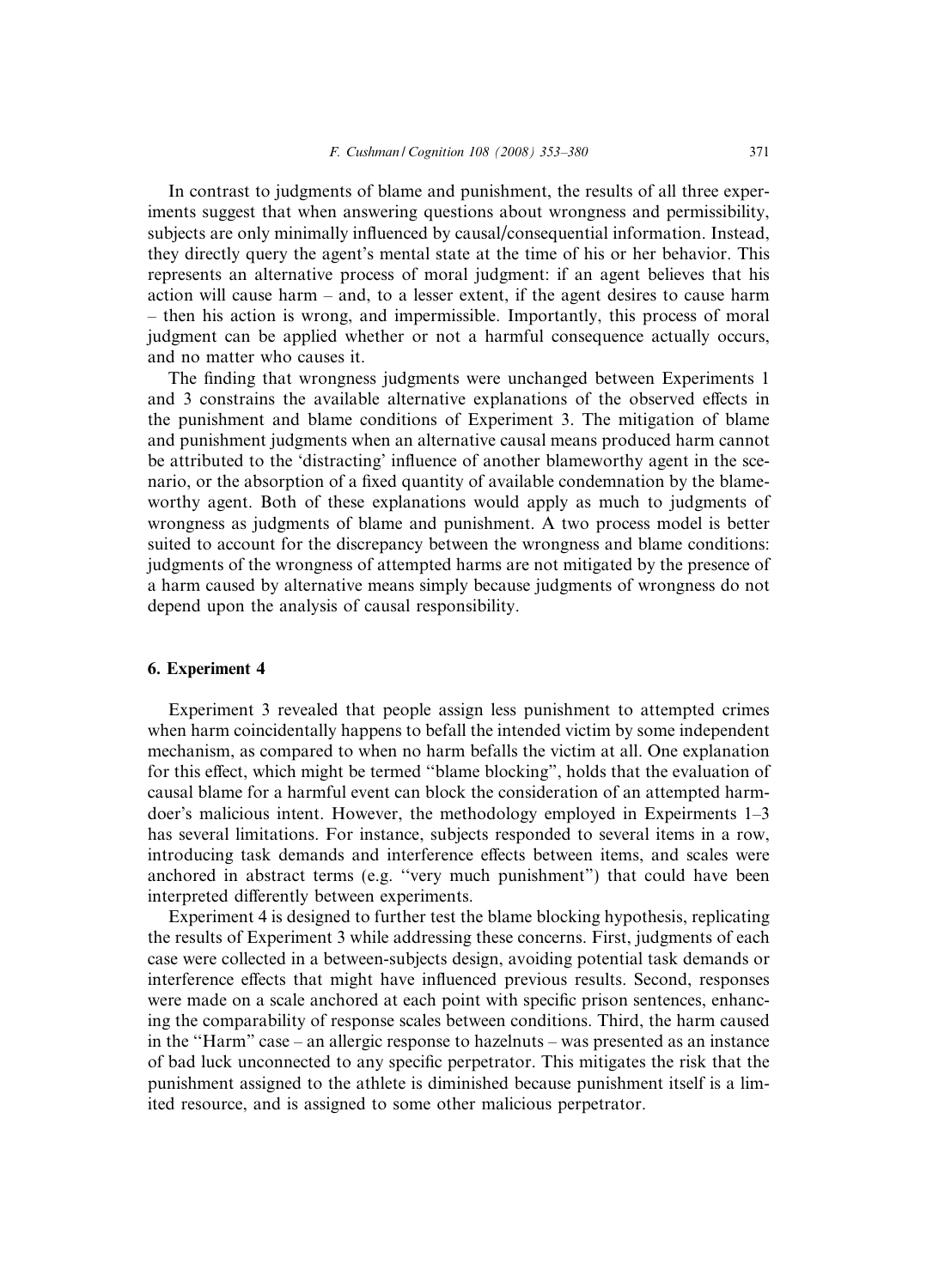In Experiment 4, subjects are presented with one of two scenarios in a betweensubjects design. In the ''No Harm" case, they read about an athlete who attempts to poison his rival by sprinkling poppy seeds on a salad which the rival has been served at a banquet, believing his rival to be allergic to the seeds. However, the rival is not allergic to poppy seeds and is unharmed. The ''Harm" case is constructed identically, except that the salad happens to contain hazelnuts, the rival happens to be allergic to hazelnuts, and the rival therefore dies. The death of the rival by hazelnuts is therefore completely causally independent of the athlete's attempt to harm the rival by poppy seeds. Subjects used a nine-point scale specifying the degree of jail time deserved by the rival (e.g. "None", "7 years", "Life in prison"). This scale was modeled on research conducted by Robinson and Darley on folk intuitions concerning criminal liability [\(Robinson & Darley, 1995](#page-27-0)). In keeping with the results of Experiment 3 and the blame blocking model, subjects were predicted to assign longer prison sentences in the ''No Harm" case relative to the ''Harm" case.

#### 6.1. Methods

Subjects voluntarily logged on to the Moral Sense Test website. They were presented with one of two scenarios in a between-subjects design:

## ''No Harm" Case:

Smith and Brown are two runners scheduled to compete in a championship race. Smith holds the current world record and is widely expected to win the race. Brown plans to eliminate Smith from the race.

Brown is absolutely sure that Smith is allergic to poppy seeds, and that eating poppy seeds will kill him. Brown decides to sprinkle some poppy seeds on Smith's food if Smith gets up to go to the bathroom. But it turns out that Brown is incorrect: Smith is not allergic to poppy seeds at all.

At the athlete's banquet a few days before the race, Smith takes a few bites of his salad and then gets up to go to the bathroom. Brown sprinkles poppy seeds on Smith's food. Smith comes back and finishes the salad. The poppy seeds don't harm Smith at all.

# ''Harm" Case:

Smith and Brown are two runners scheduled to compete in a championship race. Smith holds the current world record and is widely expected to win the race. Brown plans to eliminate Smith from the race.

Brown is absolutely sure that Smith is allergic to poppy seeds, and that eating poppy seeds will kill him. Brown decides to sprinkle some poppy seeds on Smith's food if Smith gets up to go to the bathroom. But it turns out that Brown is incorrect: Smith is not allergic to poppy seeds at all. Instead, Brown is fatally allergic to hazelnuts.

At the athlete's banquet a few days before the race, there are hazelnuts in the salad that Smith is served. Smith takes a few bites and then gets up to go to the bath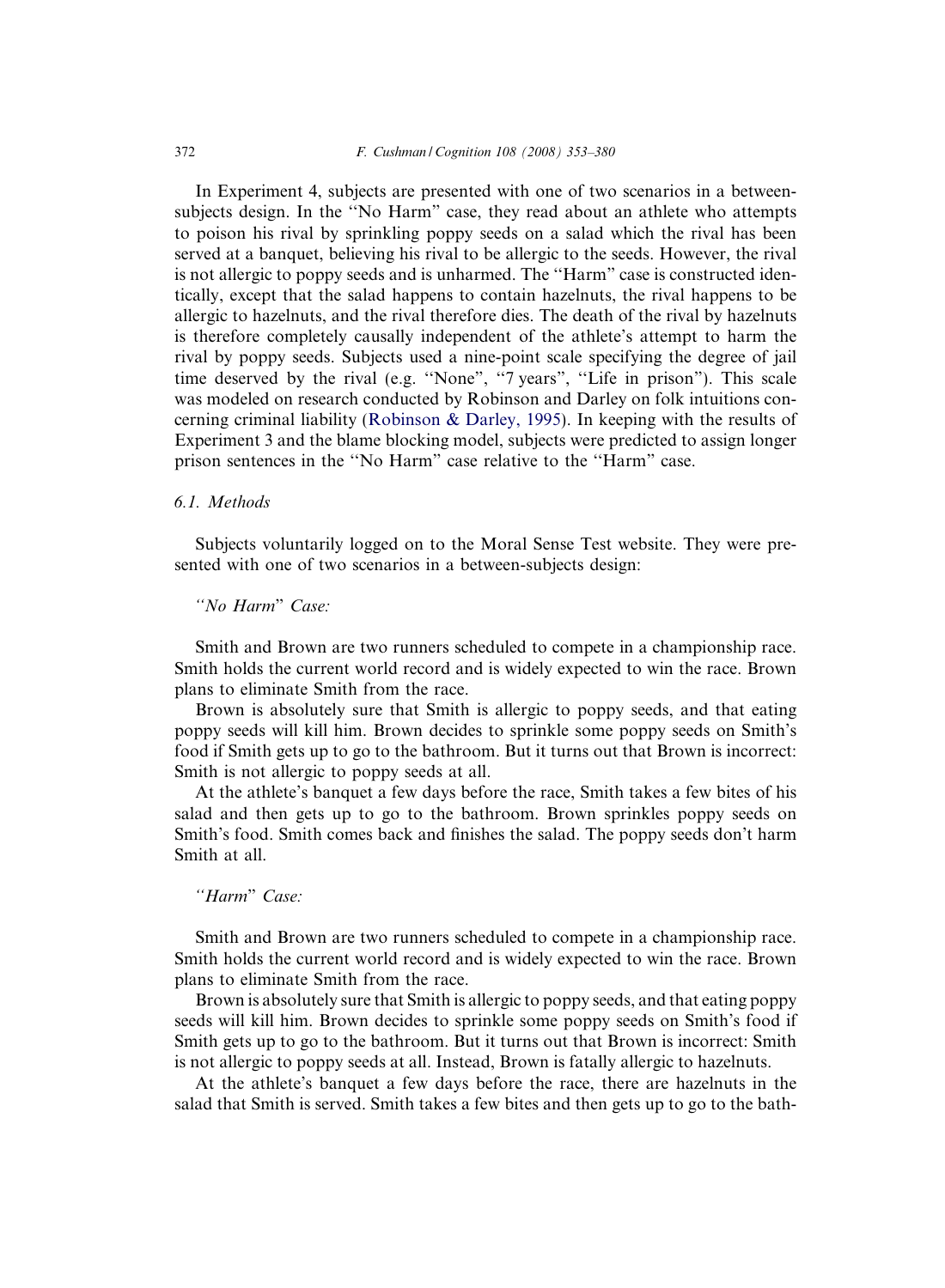<span id="page-20-0"></span>room. Brown sprinkles poppy seeds on Smith's food. Smith comes back and finishes the salad. The poppy seeds don't harm Smith at all, but because of the hazelnuts, Smith dies.

Subjects were instructed to imagine that they were on a jury evaluating the case against Brown. They were asked then, ''How much prison time does Brown deserve?" Responses were recorded on a 9-point scale anchored as follows: none, 6 months, 1 year, 2 years, 4 years, 8 years, 16 years, 32 years, Life. Subjects were excluded from analysis if they responded in fewer than 20 seconds, judged in pilot research to be the minimum possible comprehension and response time, or if they indicated that they had participated in previous versions of the Moral Sense Test.

#### 6.2. Results

Because subject's responses were not normally distributed, and because the response scale included categorical values (e.g. no punishment; life in prison), all results were analyzed using nonparametric tests. A total of 200 usable responses to each scenario were analyzed. As predicted, subjects assigned more punishment in the ''No Harm" case than the ''Harm" case, but this effect was only marginally



Fig. 6. Histograms representing the proportion of subjects assigning each punishment level in the ''Harm" and ''No Harm" conditions (depicted back-to-back). Histograms are presented separately for (a) the first sample ( $N = 200$  per condition) and (b) the second sample of subjects ( $N = 100$  per condition).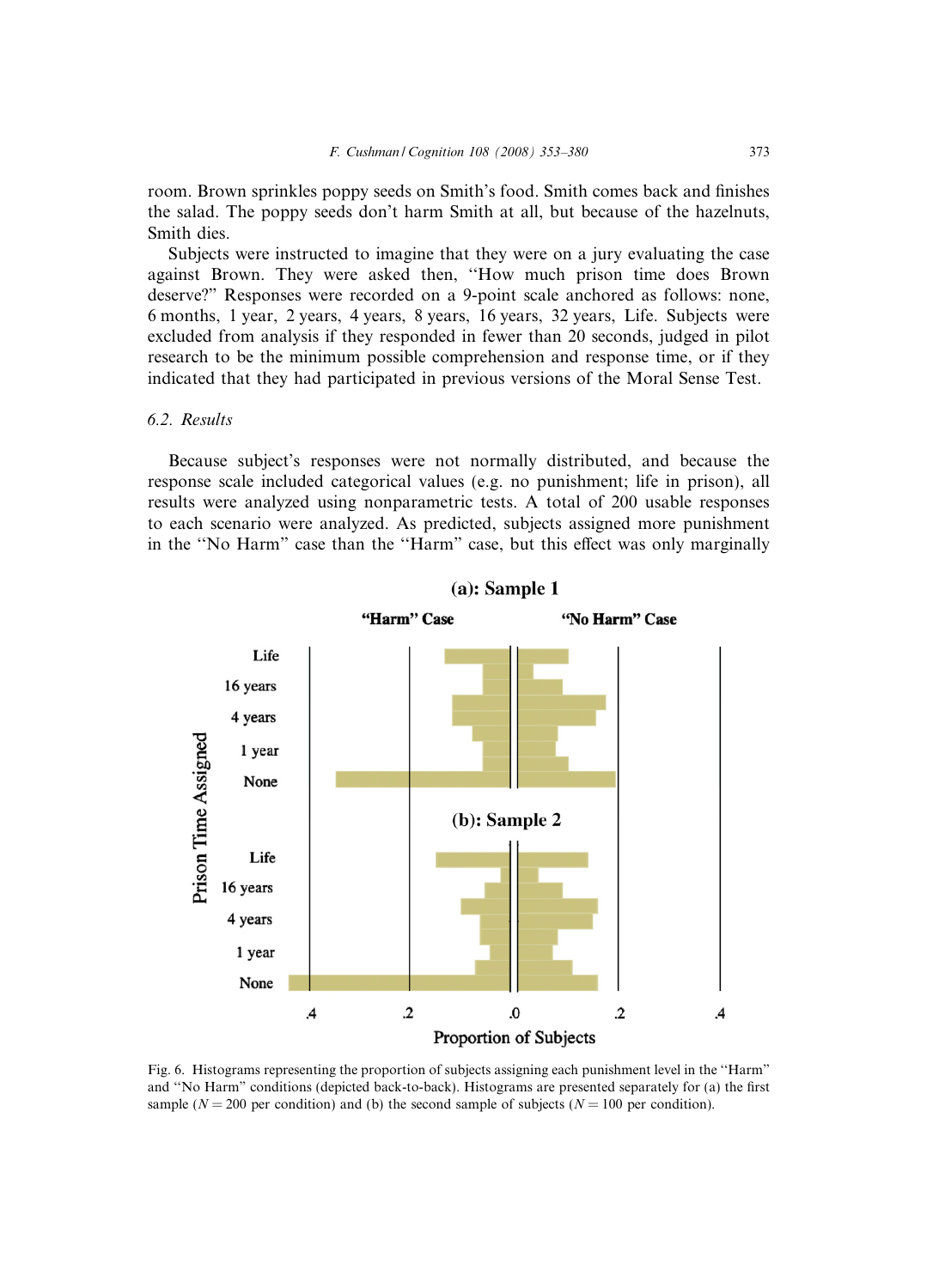significant (Mann–Whitney Ranked Sums:  $Z(400) = 1.6$ ,  $p = .11$ ). However, inspection of the distribution of responses revealed a striking effect: subjects were nearly twice as likely to assign no punishment at all in the ''Harm" case (34.5%) than in the "No Harm" case (19.5%; see [Fig. 6a](#page-20-0)). This effect was highly significant ( $\chi^2$  (1,  $N = 400$ ) 11.4,  $p = .001$ ). By contrast, among those individuals who *did* assign punishment, there was no reduction in the ''Harm" case – in fact, there was a marginally significant trend in the opposite direction (Mann–Whitney Ranked Sums: Z  $(292) = 1.6, p = .10$ .

A second sample of subjects was tested to confirm the observed effect that subjects in the "Harm" condition are more likely to assign no punishment (vs. any punishment at all), compared to subjects in the ''No Harm" condition. Power analysis revealed that the observed effect should be replicable with a probability exceeding 90% by testing 100 subjects per condition. A second sample of this size was tested, and the observed effect was replicated ([Fig. 6](#page-20-0)b): subjects were more than twice as likely to assign no punishment in the ''Harm" case (45%) than in the ''No Harm" case (16%;  $\chi^2$  (1, N = 200) 19.8, p < .001). As in the first sample, no significant difference in the amount of punishment assigned in each case was observed selectively among those subjects who assigned any punishment at all (Mann–Whitney Ranked Sums:  $Z(139) = 0.9$ ,  $p = .36$ ).

#### 6.3. Discussion

The results of Experiment 4 confirmed the results of Experiment 3: the punishment assigned to attempted crimes is mitigated when harm befalls the intended victim by some alternative means, compared to when no harm befalls the victim at all. This result provides further support for the ''blame blocking" model offered above. Moreover, in Experiment 4, this effect occurs in a very specific manner. Subjects were twice as likely to assign *no punishment at all* in the harm case relative to the no-harm case, but among those subjects who assign *any* punishment, the level of punishment assigned in each condition was identical. This highly specific effect was replicated in two independent samples of subjects; however, it depends in part upon the interpretation of a null result, and replicating it with new scenario texts remains an important direction for future research.

The specific pattern of results observed in Experiment 4 dovetails elegantly with the two-process model offered above. On this account, the occurrence of a harmful consequence in the ''Harm" case triggers an assessment of causal responsibility that points away from the attempted harm-doer. This process of locating causal blame blocks any assessment of the attempted harm-doer's malicious mental state, and subjects consequently assign no punishment at all to the attempted harm-doer. However, among those subjects who do persist in assessing the harm-doer's mental state, punishment was observed to be equally strong in the harm and no-harm cases. These subjects are hypothesized to be relying on a mental-state analysis alone, and of course the mental state of the attempted harm-doer is identical in both the harm and no-harm cases.

At a broader level, the ''blame blocking" phenomenon reported in Experiments 3 and 4 suggests that the occurrence of a harmful consequence triggers an analysis of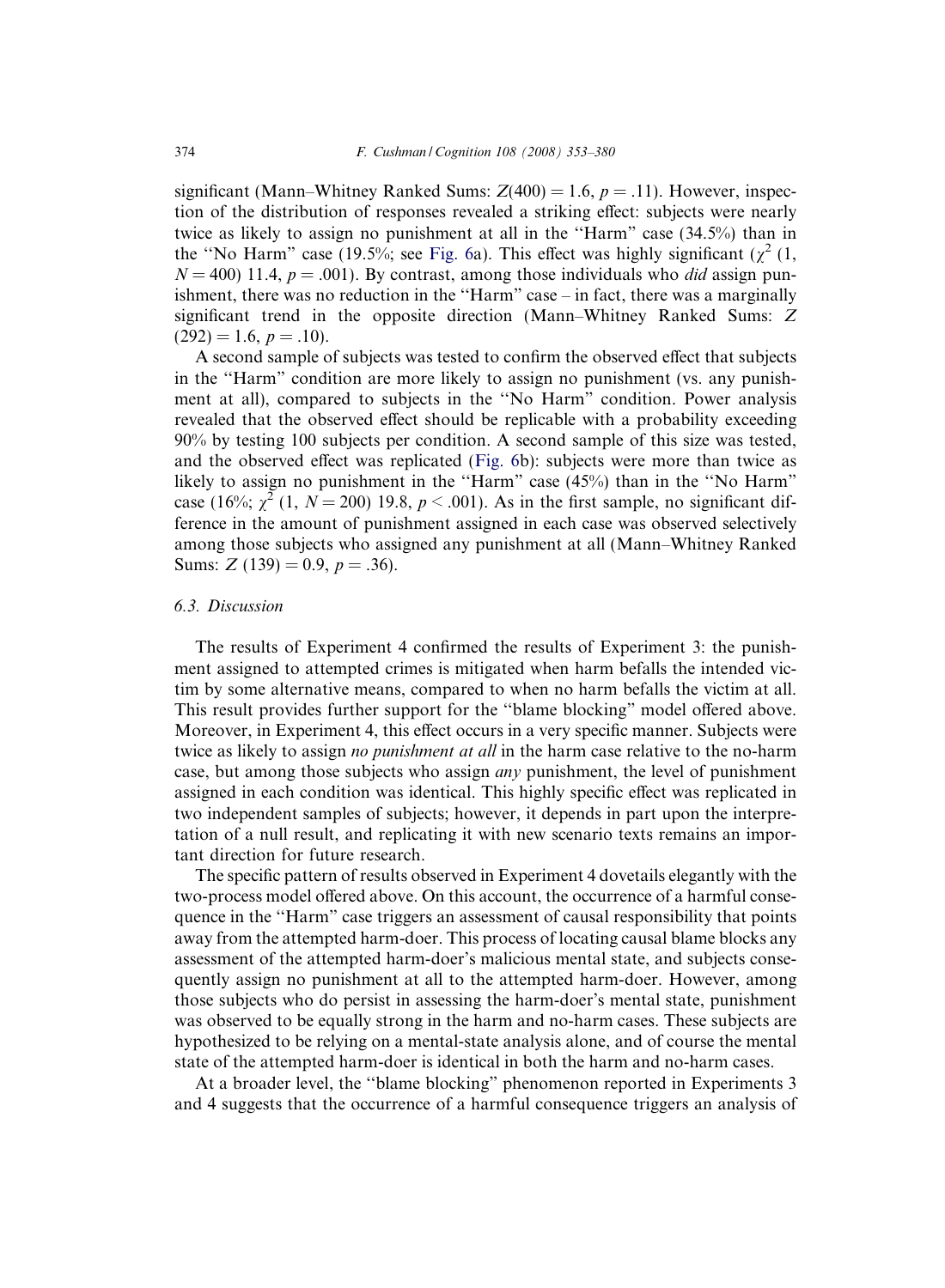causal responsibility that plays a key role in the assignment of punishment. When causal responsibility points away from an agent, this can effectively block assessment of the agent's malicious intent. This blocking alone would be compatible with a single-process model of moral judgment that proceeds in two steps: first the assessment of causal responsibility, then the assessment of a culpable mental state. But such a single-process model would predict a similar blocking effect when no harmful consequence occurs at all, leaving the first step uncompleted. In contrast to this prediction, subjects readily assigned punishment to attempted harm-doers when no harmful consequence occurred. Thus, in the absence of any harmful consequence to trigger the assessment of causal responsibility, an assessment of the agent's culpable mental state dominates punishment judgments. This competitive interaction between causal and mental state analyses lends support to the proposed division between two processes of moral judgment.

#### 7. General discussion

The present study yields two general findings. First, judgments of wrongness and permissibility are overwhelmingly determined by an analysis of culpable mental states, while judgments of deserved punishment and blame show relatively enhanced sensitivity to an analysis of causal responsibility. This finding contradicts the commonsense notion that acts are punished if and only if they are wrongful. Second, judgments of deserved punishment for failed attempts to harm are mitigated when the intended harm coincidentally occurs by some independent mechanism, relative to when the harm does not occur at all. This result contradicts the commonsense notion that moral judgments of an agent depend only on whether the agent causes a harm, and not on whether the harm happens to occur independently.

The finding that various types of moral judgment depend differently on mental state and causal/consequential information has important methodological implications. Recent studies of moral judgment have relied on dozens of different questions, including appropriateness [\(Greene, Sommerville, Nystrom, Darley, & Cohen, 2001\)](#page-26-0), blame ([Pizarro et al., 2003](#page-27-0)), moral responsibility [\(Woolfolk, Doris, & Darley, 2006\)](#page-27-0), punishment ([Oswald, Orth, Aeberhard, & Schneider, 2005\)](#page-27-0), permissibility ([Cushman](#page-26-0) [et al., 2006](#page-26-0)), and victim anger [\(Erber, Szuchman, & IPrager, 2001](#page-26-0)) to name just a few. The choice of a particular type of moral judgment should be made with awareness of the unique patterns of dependency on consequence, cause, belief and desire elicited by that type of judgment. Likewise, comparisons between studies must be interpreted in light of the classes of moral judgment tapped by each.

The identification of different classes of moral judgment also reconciles the divergent results and theories of two research traditions: the cognitive developmental tradition, which proposes that adult judgments of wrongness are dominated by intentional factors, and attribution theory, which proposes that judgments of punishment and blame rely on a conjunction of intention and causal responsibility. The results of the present study suggest that these theories can be understood not as competing accounts of a single phenomenon, but as complimentary accounts of distinct phenomena.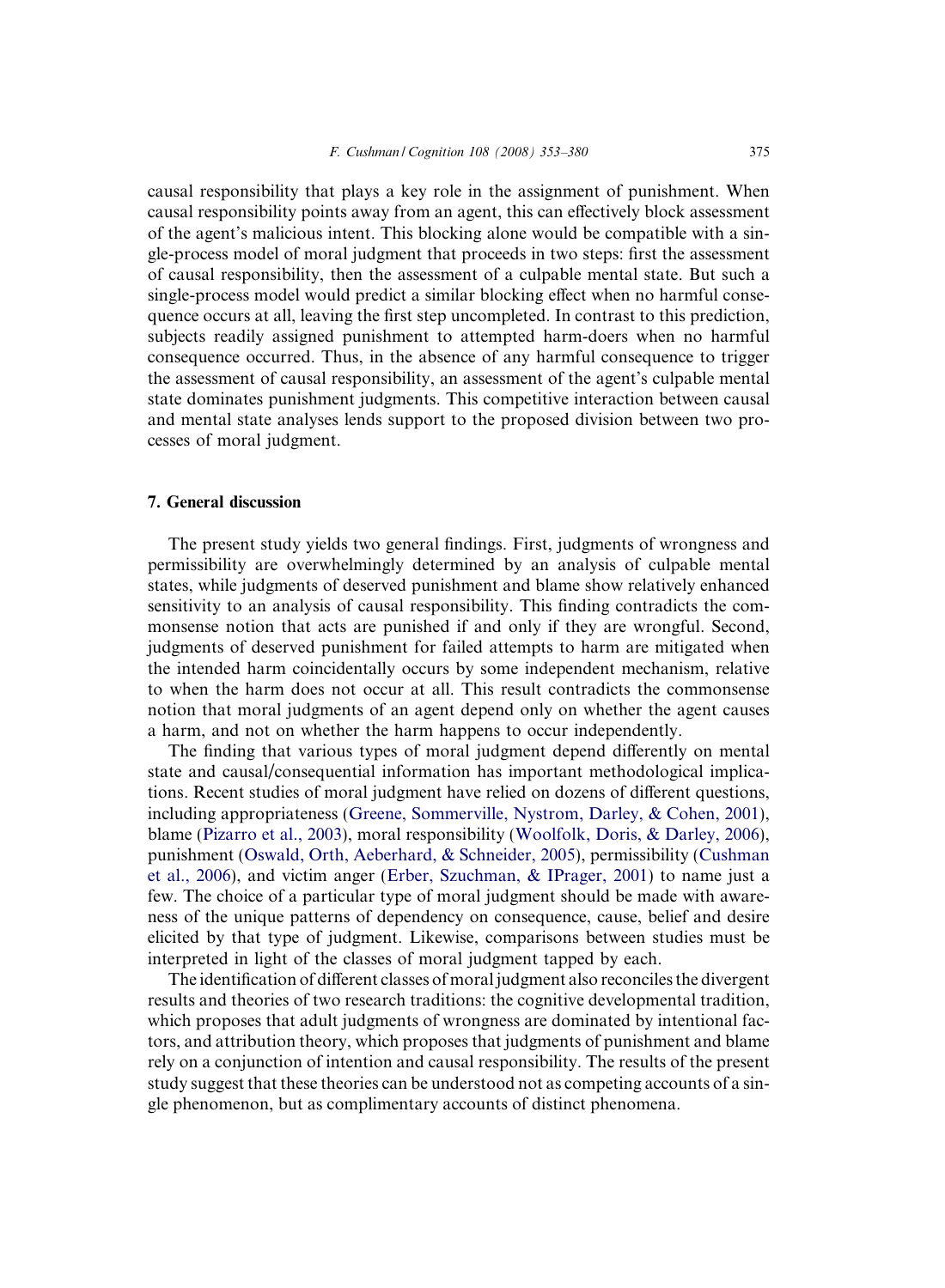The data presented here also underscore the usefulness of dividing ''intention" into belief and desire components. The results of all three experiments indicate that judgments of wrongness and permissibility are more heavily determined by belief than desire. For instance, subjects rated it relatively more wrong to weld together pieces of metal when believing that this would burn the person holding the metal even if there was no desire to burn this person, only a desire to weld the metal. Subjects rated it relatively less wrong to weld together pieces of metal desiring that this would burn the person holding the metal so long as there was no belief whatsoever that it actually would burn the person holding the metal. Of course, subjects may have inferred desires from the statement of beliefs, and visa-versa, blurring the sharp distinctions drawn in the stimuli themselves. Nevertheless, the data presented here imply that what matters most when making moral judgments is our belief that we will cause harm, rather than our desire to cause harm.

The precise roles of belief and desire in moral judgment represent an essential topic for further investigation. The conceptual distinction between belief and desire in moral judgment has been noted at least as early as Heider's theory of responsibility [\(Heider, 1958\)](#page-26-0), but studies have typically conflated the two dimensions. A notable exception is [Yuill & Perner \(1988\),](#page-27-0) which shows that young children predict how "cross" a victim will be with an agent earliest in cases in which foreseeability and desire are conflated, later in cases of desire alone, and finally in cases of foreseeability alone. Meanwhile, researchers have drawn important distinctions between the representations of beliefs and desires, articulating separate mechanistic, ontogenetic and evolutionary accounts of each (reviewed in [Saxe, Carey, &](#page-27-0) [Kanwisher, 2004; Tomasello, Carpenter, Call, Behne, & Moll, 2005\)](#page-27-0). These distinctions are likely to play a critical role in the development of theories of moral judgment.

Finally, the present study provides evidence for a distinction between two processes of moral judgment, one which assesses causal responsibility for harm and another which assesses culpable mental states. A key feature of a two-process model is that assessments of causal responsibility and mental culpability act competitively to determine moral judgments. Just such a competitive interaction is demonstrated in Experiments 3 and 4 by the significant differences in judgments of deserved blame and punishment when somebody fails to cause a harm that does not occur, as compared to when somebody fails to cause a harm that does occur by some independent means. When an agent commits a failed attempt but the harm occurs by some independent means, causal responsibility is assigned to the independent means, and assessment of the culpable mental state of the agent is competitively blocked. This leads to reduced judgments of punishment and blame. But when no harm at all occurs, causal responsibility cannot be assigned. In these cases an assessment of mental culpability dominates, leading to increased judgments of punishment and blame.

The results of Experiment 4 lend further support to the proposed division between causal and mental state processes. Replicating the pattern of results from Experiments 1–3, subjects assigned less punishment to an attempted harm-doer if the intended harm coincidently occurred by some independent causal mechanism. In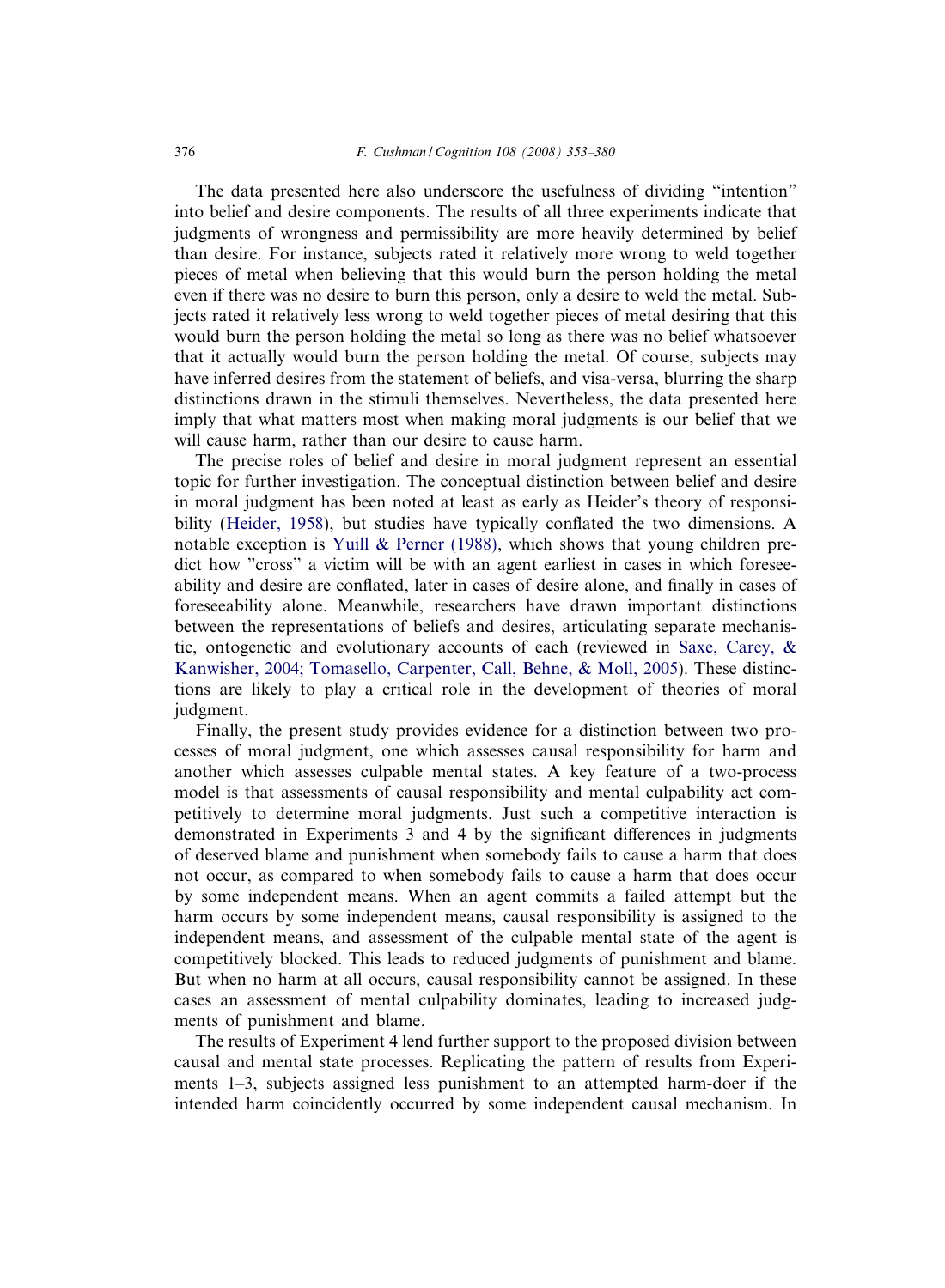Experiment 4, this shift towards less punishment occurred in a highly specific manner: subjects were twice as likely to assign no punishment when the harm occurred coincidentally compared to when no harm at all occurred, but among those subjects who assigned *any punishment*, there was no significant difference in the degree of punishment assigned. This all-or-nothing effect is consistent with the two process account proposed: subjects are either influenced by the occurrence of the harmful consequence to rely on a process of causal responsibility, assigning no punishment at all, or persist in evaluating the mental state of the attempted harm-doer, assigning equal punishment in both conditions. However, this specific effect was obtained using a single pair of scenarios and it's interpretation depends in part on a null result, so it remains an important topic for further investigation.

The proposed two-process account puts a new twist on decades-old research into the development of moral judgment in children. [Piaget \(1965/1932\)](#page-27-0) and later [Kohlberg \(1969\)](#page-27-0) characterized the young child's moral system as dominated by causal and consequential reasoning, and also as heavily focused on punishment. The results of the present study provide a new insight into the developmental linkage between consequence and punishment, showing that into in adulthood there remains a fundamental relationship between causal/consequential analysis and punishment. Traditionally, what happens next in the child's development has been described as a shift within a single psychological system for moral judgment from reliance on causes and consequences to reliance on mental states. The two process model proposes an alternative developmental characterization: the existing consequence-based psychological system for moral judgment is augmented by a new and distinct mental-state-based system. The new system maps on to the adult concepts of wrongness and permissibility. Meanwhile, the old system continues to play a critical role in contributing to judgments of blame and punishment, but in a manner additionally constrained by the output of the new, mental-state system. This constraint presumably operates at least in part because of the explicitly held theory that wrong acts should be punished, and punishable acts must be wrong.

What, precisely, does it mean to refer to two ''processes" of moral judgment? This term is favored in the present study because of the linkage of distinct inputs (causal versus mental state information) with distinct analyses (''causal responsibil $ity = bad$ " versus "culpable mental state  $= bad$ ") and distinct outputs (blame and punishment versus wrongness and permissibility). Moreover, Experiments 3 and 4 demonstrate that that subjects can be induced to rely more heavily on one process or the other depending on the availability of the necessary inputs to each process, and Experiment 4 suggests that this manipulation has an ''all-or-nothing" effect on their subsequent judgments of punishment.

In what way does the two-process account differ from standard single-process models? On any theory, separate cognitive processes must be engaged to assess causal and intentional information – the claim that causal reasoning is accomplished separately from mental state reasoning is obviously true, and alone it does not warrant a distinction between separate processes of moral judgment. Rather, the critical issue is whether causal and intentional factors are integrated prior to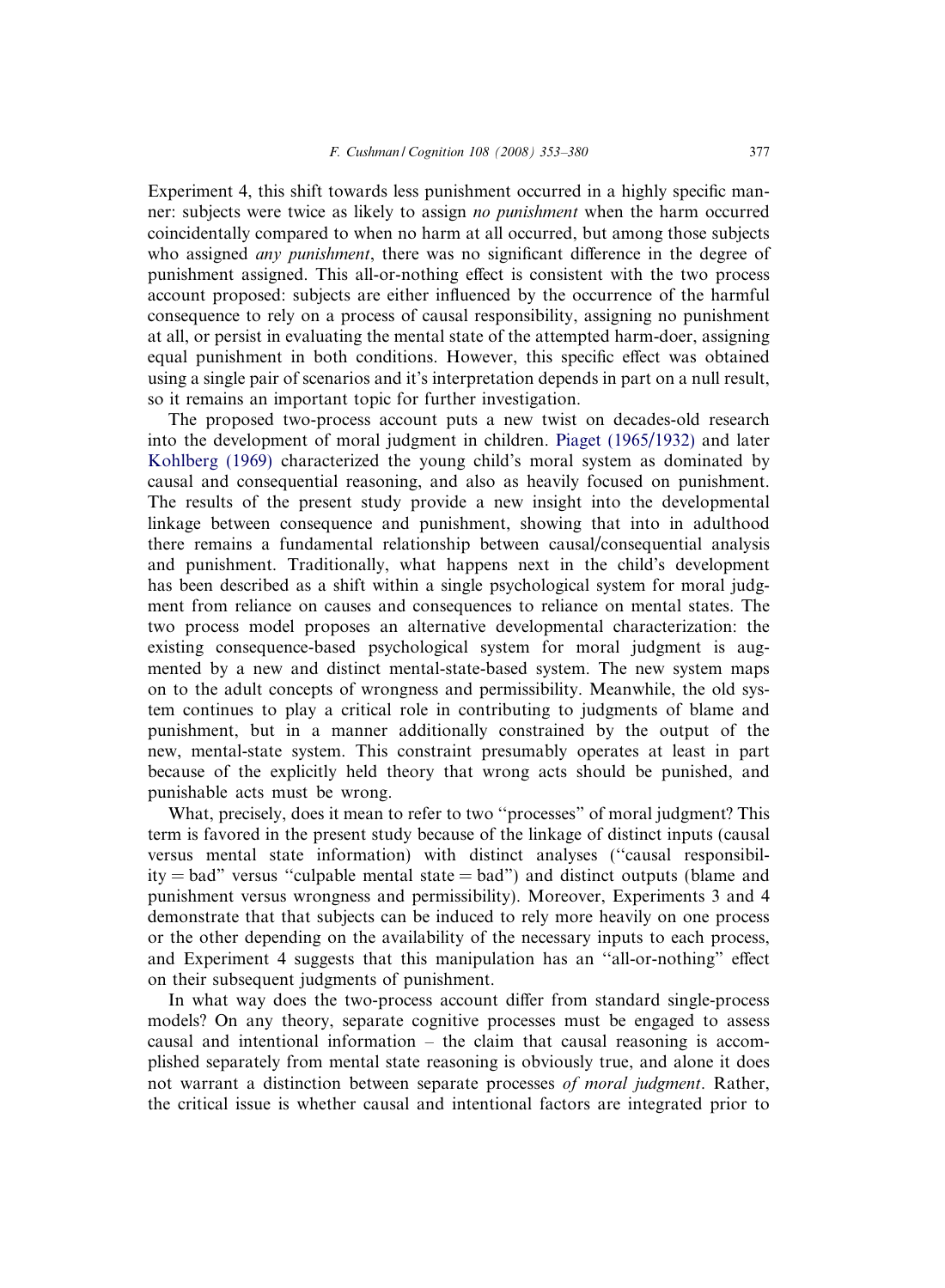the output of a single valenced response (as on a single-process model), or whether separate valenced responses are computed on the basis of each factor and then act competitively to determine judgments of wrongness, punishment, etc (as on a twoprocess model). The ''blame blocking" phenomenon reported in Experiments 3 and 4 provides key evidence for the existence of competition between the two processes: the assignment of causal blame competitively blocks the assignment of mental culpability, while the silencing of the causal assessment allows the mental-state assessment to dominate.

There are several important categories of evidence that would provide further support to the two process theory: the demonstration that the processes have separate developmental patterns of emergence (as suggested by the classic studies of Piaget and Kohlberg), the demonstration that they can operate in parallel and generate cognitive conflict (as suggested by various philosophical and legal dilemmas, as well as recent neuroimaging research [\(Young et al., 2007\)](#page-27-0)), and the demonstration of dissociable neural networks subserving each process. These are each critical areas for further investigation.

An additional topic for future research is the relationship between the model presented here and other multi-system models of moral judgment that suggest a division between affective and cognitive processes (e.g. [Greene, Nystrom, Engell, Darley, &](#page-26-0) [Cohen, 2004; Greene et al., 2001\)](#page-26-0) or between automatic and controlled processes ([Cushman et al., 2006; Haidt, 2001; Pizarro & Bloom, 2003\)](#page-26-0). [Greene \(2008\)](#page-26-0) has proposed that affect plays a critical role in generating retributive intuitions. Future studies should address whether this affective response is driven by the emotional salience of a harmful outcome, as opposed to a malicious intention.

#### 7.1. Conclusions

What are the causal and intentional properties of actions that lead to moral judgment? This question has framed decades of research in moral psychology and remains at its heart [\(Alicke, 2000; Baron & Ritov, 2004; Cushman et al., 2006; Dar](#page-26-0)[ley & Shultz, 1990; Hauser, 2006; Heider, 1958; Mikhail, 2000; Piaget, 1965/1932;](#page-26-0) [Pizarro et al., 2003; Shaver, 1985; Weiner, 1995\)](#page-26-0). The present study suggests that the answer is not so simple as has been presumed: different moral judgments make use of causal and intentional properties of actions in systematically different ways. This finding sheds light on inconsistencies among past traditions of psychological research and has important implications for the design of future investigations.

The present study also provides evidence consistent with the existence of two distinct processes of moral judgment: one triggered by harmful consequences that delivers a negative moral judgment of the causally responsible agent, and another triggered by analysis of the mental states underlying action that delivers a negative moral judgment of an agent who believes that his action will cause harm, and to a lesser extent, an agent who desires for his action to cause harm. Further characterizing these two systems will contribute not only to our understanding of the psychology of moral judgment, but also to our understanding of fundamental dilemmas of philosophy and the law.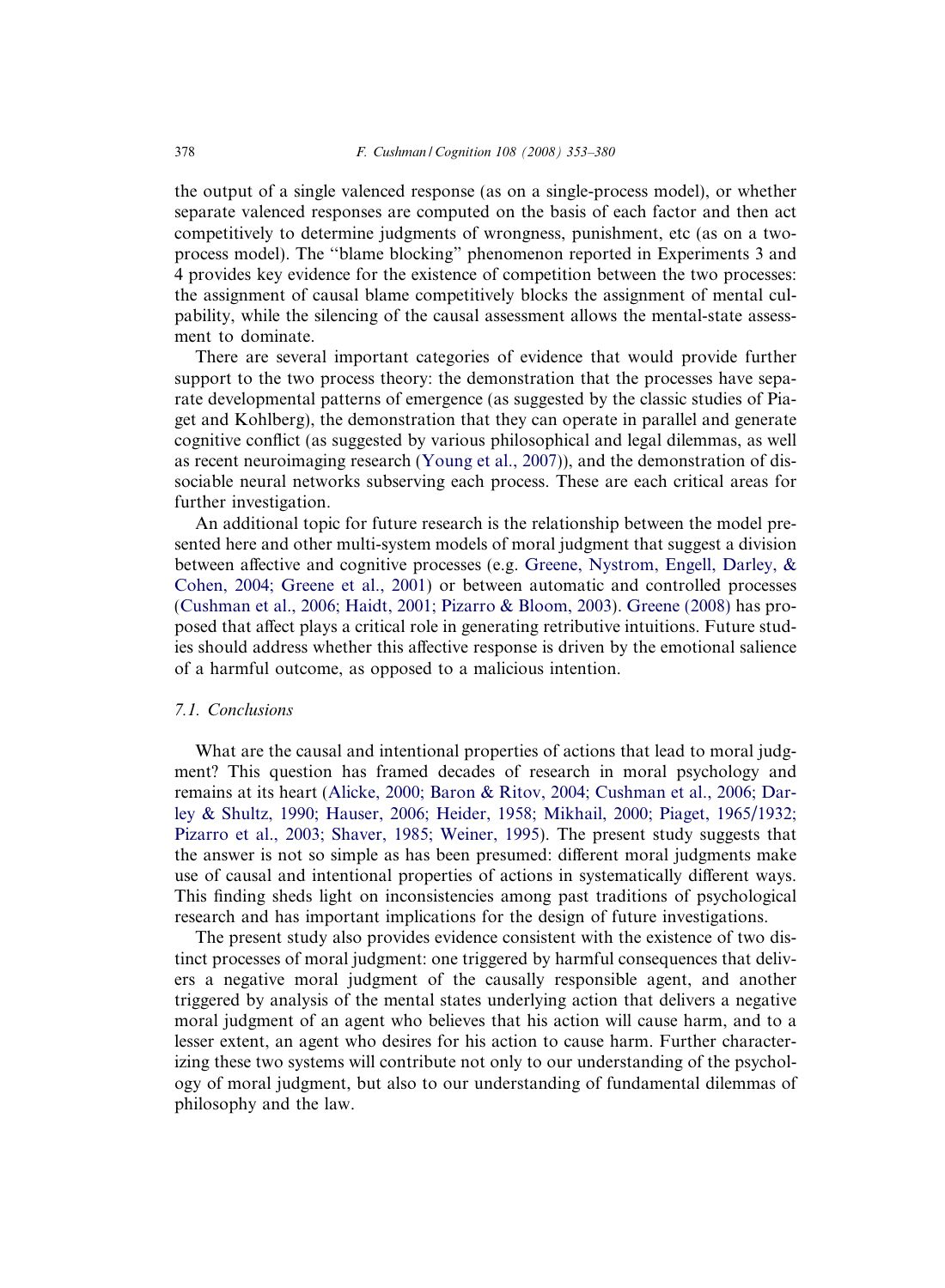#### <span id="page-26-0"></span>Acknowledgements

Thanks to Susan Carey, Liane Young, Marc Hauser, Walter Sinnott-Armstrong, the editors and several anonymous reviewers for their insightful comments on this manuscript.

#### References

- Alicke, M. (2000). Culpable control and the psychology of blame. *Psychological Bulletin*, 126(4), 556–574. Baird, J. A., & Astington, J. W. (2004). The role of mental state understanding in the development of
- moral cognition and moral action. New Directions for Child and Adolescent Development, 103, 37–49. Baron, J., & Ritov, I. (2004). Omission bias, individual differences, and normality. Organizational Behavior and Human Decision Processes, 94, 74–85.
- Bratman, M. E. (1989). Intention and personal policies. In J. E. Tomberlin (Ed.), *Philosophical* perspectives. Philosophy of mind and action theory (Vol. 3). Blackwell.
- Cushman, F. A., Knobe, J., & Sinnott-Armstrong, W. (2008). Moral appraisals affect doing/allowing judgments. Cognition, 108, 281–289.
- Cushman, F. A., Young, L., & Hauser, M. D. (2006). The role of conscious reasoning and intuitions in moral judgment: Testing three principles of harm. *Psychological Science*, 17(12), 1082–1089.
- Darley, J. M., Klosson, E. C., & Zanna, M. P. (1978). Intentions and their contexts in moral judgments of children and adults. Child Development, 49(1), 66–74.
- Darley, J. M., & Shultz, T. R. (1990). Moral rules their content and acquisition. Annual Review of Psychology, 41, 525–556.
- Erber, J. T., Szuchman, L. T., & IPrager, I. G. (2001). Ain't Mishehavin': The effects of age and intentionality on judgments about misconduct. Psychology and Aging, 16(1), 85–95.
- Fincham, F. D., & Jaspers, J. (1979). Attribution of responsibility to the self and other in children and adults. Journal of Personality and Social Psychology, 37(9), 1589–1602.
- Fincham, F. D., & Roberts, C. (1985). Intervening causation and the mitigation of responsibility for harm doing. Journal of Experimental Social Psychology, 21(2), 178–194.
- Fincham, F. D., & Shultz, T. R. (1981). Intervening causation and the mitigation of responsibility for harm. British Journal of Social Psychology, 20, 113-120.
- Forguson, L. (1989). Common sense. London: Routledge.
- Greene, J. D. (2008). The secret joke of Kant's Soul. In W. Sinnott-Armstrong (Ed.), Moral psychology and biology. New York: Oxford University Press.
- Greene, J. D., Nystrom, L. E., Engell, A. D., Darley, J. M., & Cohen, J. D. (2004). The neural bases of cognitive conflict and control in moral judgment. Neuron, 44, 389–400.
- Greene, J. D., Sommerville, R. B., Nystrom, L. E., Darley, J. M., & Cohen, J. D. (2001). An fMRI investigation of emotional engagement in moral judgment. Science, 293, 2105–2108.
- Haidt, J. (2001). The emotional dog and its rational tail: A social intuitionist approach to moral judgment. Psychological Review, 108, 814–834.
- Hall, J. (1947). General principles of criminal law. Indianapolis: Bobbs-Merrill Company.
- Hart, H. L. A., & Honore, T. (1959). Causation in the law. Oxford: Clarendon Press.
- Hauser, M. D. (2006). Moral minds: How nature designed a universal sense right and wrong. New York: Harper Collins.
- Hauser, M. D., Cushman, F. A., Young, L., Jin, R., & Mikhail, J. M. (2007). A dissociation between moral judgment and justification. Mind and Language, 22(1), 1–21.
- Hebble, P. W. (1971). Development of elementary school childrens judgment of intent. Child Development, 42(4), 583–588.
- Heider, F. (1958). The psychology of interpersonal relations. New York: Wiley.
- Imamoglu, E. O. (1975). Children's awareness and usage of intention cues. Child Development, 46, 39–45.